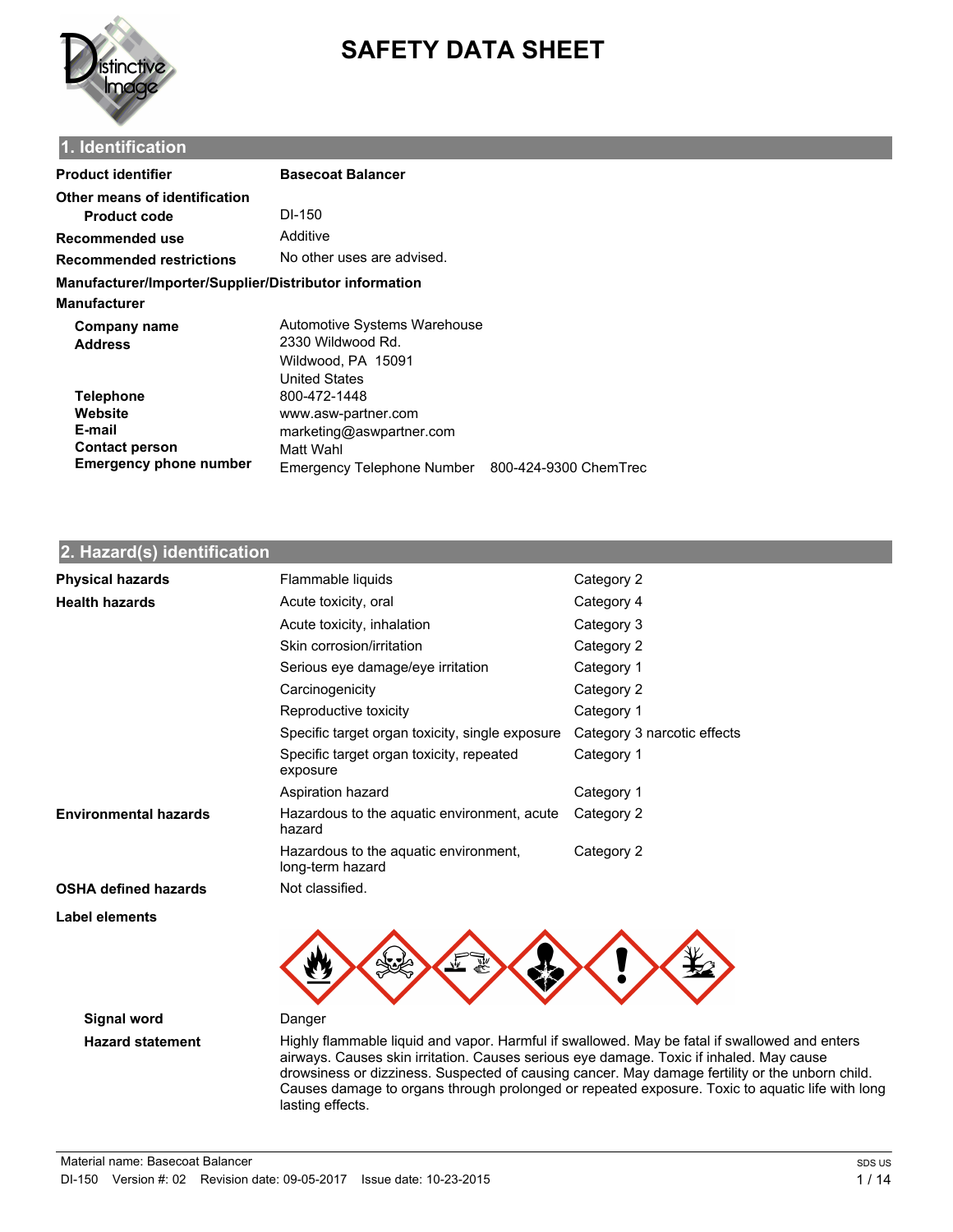| <b>Precautionary statement</b>               |                                                                                                                                                                                                                                                                                                                                                                                                                                                                                                                                                                                                                                                                                                                          |
|----------------------------------------------|--------------------------------------------------------------------------------------------------------------------------------------------------------------------------------------------------------------------------------------------------------------------------------------------------------------------------------------------------------------------------------------------------------------------------------------------------------------------------------------------------------------------------------------------------------------------------------------------------------------------------------------------------------------------------------------------------------------------------|
| <b>Prevention</b>                            | Obtain special instructions before use. Do not handle until all safety precautions have been read<br>and understood. Keep away from heat/sparks/open flames/hot surfaces. - No smoking. Keep<br>container tightly closed. Ground/bond container and receiving equipment. Use explosion-proof<br>electrical/ventilating/lighting equipment. Use only non-sparking tools. Take precautionary<br>measures against static discharge. Do not breathe mist or vapor. Wash thoroughly after handling.<br>Do not eat, drink or smoke when using this product. Use only outdoors or in a well-ventilated area.<br>Avoid release to the environment. Wear protective gloves/protective clothing/eye protection/face<br>protection. |
| <b>Response</b>                              | If swallowed: Immediately call a poison center/doctor. Rinse mouth. Do NOT induce vomiting. If<br>on skin (or hair): Take off immediately all contaminated clothing. Rinse skin with water/shower. If<br>inhaled: Remove person to fresh air and keep comfortable for breathing. If in eyes: Rinse<br>cautiously with water for several minutes. Remove contact lenses, if present and easy to do.<br>Continue rinsing. Immediately call a poison center/doctor. If skin irritation occurs: Get medical<br>advice/attention. Take off contaminated clothing and wash before reuse. In case of fire: Use<br>appropriate media to extinguish. Collect spillage.                                                            |
| <b>Storage</b>                               | Keep cool. Store in a well-ventilated place. Keep container tightly closed. Store locked up.                                                                                                                                                                                                                                                                                                                                                                                                                                                                                                                                                                                                                             |
| <b>Disposal</b>                              | Dispose of contents/container in accordance with local/regional/national/international regulations.                                                                                                                                                                                                                                                                                                                                                                                                                                                                                                                                                                                                                      |
| Hazard(s) not otherwise<br>classified (HNOC) | Static accumulating flammable liquid can become electrostatically charged even in bonded and<br>grounded equipment. Sparks may ignite liquid and vapor. May cause flash fire or explosion.                                                                                                                                                                                                                                                                                                                                                                                                                                                                                                                               |
| <b>Supplemental information</b>              | 6% of the mixture consists of component(s) of unknown acute oral toxicity. 32.47% of the mixture<br>consists of component(s) of unknown acute dermal toxicity. 42.44% of the mixture consists of<br>component(s) of unknown acute inhalation toxicity. 27.22% of the mixture consists of<br>component(s) of unknown acute hazards to the aquatic environment. 27.22% of the mixture<br>consists of component(s) of unknown long-term hazards to the aquatic environment.                                                                                                                                                                                                                                                 |

## **3. Composition/information on ingredients**

#### **Mixtures**

| 108-88-3<br>Toluene<br>$20 - 30$<br>N-Butyl Acetate<br>123-86-4<br>$10 - 530$<br>67-64-1<br>Acetone<br>$10 - 520$<br>1330-20-7<br>Xylene<br>$5 - 25$<br>71-36-3<br>N-Butyl Alcohol<br>$5 - 10$<br>BENZENE, M-DIMETHYL-<br>108-38-3<br>$3 - 5$<br>Ethyl Acetate 99%<br>141-78-6<br>$0 - 5$<br>$100 - 41 - 4$ |  |
|-------------------------------------------------------------------------------------------------------------------------------------------------------------------------------------------------------------------------------------------------------------------------------------------------------------|--|
|                                                                                                                                                                                                                                                                                                             |  |
|                                                                                                                                                                                                                                                                                                             |  |
|                                                                                                                                                                                                                                                                                                             |  |
|                                                                                                                                                                                                                                                                                                             |  |
|                                                                                                                                                                                                                                                                                                             |  |
|                                                                                                                                                                                                                                                                                                             |  |
|                                                                                                                                                                                                                                                                                                             |  |
| Ethylbenzene<br>$0 - 5$                                                                                                                                                                                                                                                                                     |  |
| 110-19-0<br><b>Isobutyl Acetate</b><br>$0 - 5$                                                                                                                                                                                                                                                              |  |
| 67-63-0<br>Isopropanol<br>$0 - 5$                                                                                                                                                                                                                                                                           |  |
| BENZENE, O-DIMETHYL<br>95-47-6<br>$1 - 3$                                                                                                                                                                                                                                                                   |  |
| BENZENE, P-DIMETHYL-<br>106-42-3<br>$1 - 3$                                                                                                                                                                                                                                                                 |  |
| N-Methyl-2-Pyrrolidone<br>872-50-4<br>0< 1                                                                                                                                                                                                                                                                  |  |
| 2,6-Dimethyl-4-heptanone<br>108-83-8<br>< 0.1                                                                                                                                                                                                                                                               |  |
| Maleic Anhydride<br>108-31-6<br>< 0.1                                                                                                                                                                                                                                                                       |  |

\*Designates that a specific chemical identity and/or percentage of composition has been withheld as a trade secret.

**4. First-aid measures** Remove victim to fresh air and keep at rest in a position comfortable for breathing. Oxygen or artificial respiration if needed. Do not use mouth-to-mouth method if victim inhaled the substance. Induce artificial respiration with the aid of a pocket mask equipped with a one-way valve or other proper respiratory medical device. Call a POISON CENTER or doctor/physician. **Inhalation** Take off immediately all contaminated clothing. Rinse skin with water/shower. If skin irritation occurs: Get medical advice/attention. Wash contaminated clothing before reuse. **Skin contact** Immediately flush eyes with plenty of water for at least 15 minutes. Remove contact lenses, if present and easy to do. Continue rinsing. Get medical attention immediately. **Eye contact**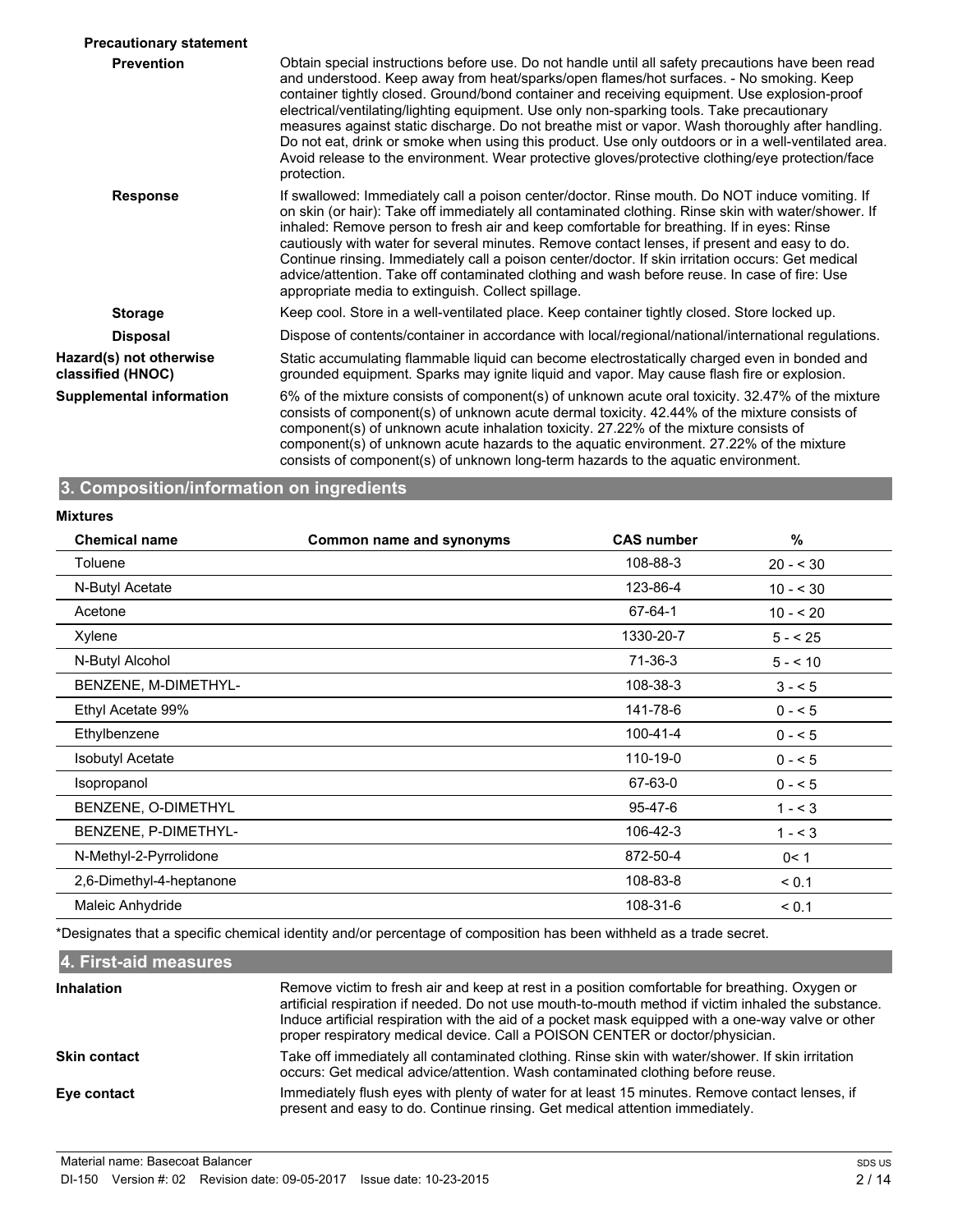| Ingestion                                                                           | Call a physician or poison control center immediately. Rinse mouth. Do not induce vomiting. If<br>vomiting occurs, keep head low so that stomach content doesn't get into the lungs.                                                                                                                                                                                                                                                                                                                                                                                                                                                                                                                                                                                                      |
|-------------------------------------------------------------------------------------|-------------------------------------------------------------------------------------------------------------------------------------------------------------------------------------------------------------------------------------------------------------------------------------------------------------------------------------------------------------------------------------------------------------------------------------------------------------------------------------------------------------------------------------------------------------------------------------------------------------------------------------------------------------------------------------------------------------------------------------------------------------------------------------------|
| <b>Most important</b><br>symptoms/effects, acute and<br>delayed                     | Aspiration may cause pulmonary edema and pneumonitis. May cause drowsiness and dizziness.<br>Headache. Nausea, vomiting. Severe eye irritation. Symptoms may include stinging, tearing,<br>redness, swelling, and blurred vision. Permanent eye damage including blindness could result.<br>Skin irritation. May cause redness and pain. Prolonged exposure may cause chronic effects.                                                                                                                                                                                                                                                                                                                                                                                                    |
| <b>Indication of immediate</b><br>medical attention and special<br>treatment needed | Provide general supportive measures and treat symptomatically. Thermal burns: Flush with water<br>immediately. While flushing, remove clothes which do not adhere to affected area. Call an<br>ambulance. Continue flushing during transport to hospital. Keep victim warm. Keep victim under<br>observation. Symptoms may be delayed.                                                                                                                                                                                                                                                                                                                                                                                                                                                    |
| <b>General information</b>                                                          | Take off all contaminated clothing immediately. IF exposed or concerned: Get medical<br>advice/attention. If you feel unwell, seek medical advice (show the label where possible). Ensure<br>that medical personnel are aware of the material(s) involved, and take precautions to protect<br>themselves. Show this safety data sheet to the doctor in attendance. Wash contaminated clothing<br>before reuse.                                                                                                                                                                                                                                                                                                                                                                            |
| 5. Fire-fighting measures                                                           |                                                                                                                                                                                                                                                                                                                                                                                                                                                                                                                                                                                                                                                                                                                                                                                           |
| Suitable extinguishing media                                                        | Water fog. Alcohol resistant foam. Carbon dioxide (CO2). Dry chemical powder, carbon dioxide,<br>sand or earth may be used for small fires only.                                                                                                                                                                                                                                                                                                                                                                                                                                                                                                                                                                                                                                          |
| Unsuitable extinguishing<br>media                                                   | Do not use water jet as an extinguisher, as this will spread the fire.                                                                                                                                                                                                                                                                                                                                                                                                                                                                                                                                                                                                                                                                                                                    |
| Specific hazards arising from<br>the chemical                                       | Vapors may form explosive mixtures with air. Vapors may travel considerable distance to a source<br>of ignition and flash back. This product is a poor conductor of electricity and can become<br>electrostatically charged. If sufficient charge is accumulated, ignition of flammable mixtures can<br>occur. To reduce potential for static discharge, use proper bonding and grounding procedures.<br>This liquid may accumulate static electricity when filling properly grounded containers. Static<br>electricity accumulation may be significantly increased by the presence of small quantities of water<br>or other contaminants. Material will float and may ignite on surface of water. During fire, gases<br>hazardous to health may be formed.                               |
| Special protective equipment<br>and precautions for firefighters                    | Self-contained breathing apparatus and full protective clothing must be worn in case of fire.                                                                                                                                                                                                                                                                                                                                                                                                                                                                                                                                                                                                                                                                                             |
| <b>Fire fighting</b><br>equipment/instructions                                      | In case of fire and/or explosion do not breathe fumes. Move containers from fire area if you can do<br>so without risk.                                                                                                                                                                                                                                                                                                                                                                                                                                                                                                                                                                                                                                                                   |
| <b>Specific methods</b>                                                             | Use standard firefighting procedures and consider the hazards of other involved materials.                                                                                                                                                                                                                                                                                                                                                                                                                                                                                                                                                                                                                                                                                                |
| <b>General fire hazards</b>                                                         | Highly flammable liquid and vapor.                                                                                                                                                                                                                                                                                                                                                                                                                                                                                                                                                                                                                                                                                                                                                        |
| 6. Accidental release measures                                                      |                                                                                                                                                                                                                                                                                                                                                                                                                                                                                                                                                                                                                                                                                                                                                                                           |
| <b>Personal precautions,</b><br>protective equipment and<br>emergency procedures    | Keep unnecessary personnel away. Keep people away from and upwind of spill/leak. Eliminate all<br>ignition sources (no smoking, flares, sparks, or flames in immediate area). Wear appropriate<br>protective equipment and clothing during clean-up. Do not breathe mist or vapor. Do not touch<br>damaged containers or spilled material unless wearing appropriate protective clothing. Ventilate<br>closed spaces before entering them. Use appropriate containment to avoid environmental<br>contamination. Transfer by mechanical means such as vacuum truck to a salvage tank or other<br>suitable container for recovery or safe disposal. Local authorities should be advised if significant<br>spillages cannot be contained. For personal protection, see section 8 of the SDS. |
| <b>Methods and materials for</b><br>containment and cleaning up                     | Eliminate all ignition sources (no smoking, flares, sparks, or flames in immediate area). Keep<br>combustibles (wood, paper, oil, etc.) away from spilled material. Take precautionary measures<br>against static discharge. Use only non-sparking tools. Prevent product from entering drains.                                                                                                                                                                                                                                                                                                                                                                                                                                                                                           |
|                                                                                     | Large Spills: Stop the flow of material, if this is without risk. Dike the spilled material, where this is<br>possible. Use a non-combustible material like vermiculite, sand or earth to soak up the product<br>and place into a container for later disposal. Following product recovery, flush area with water.                                                                                                                                                                                                                                                                                                                                                                                                                                                                        |
|                                                                                     | Small Spills: Absorb with earth, sand or other non-combustible material and transfer to containers<br>for later disposal. Wipe up with absorbent material (e.g. cloth, fleece). Clean surface thoroughly to<br>remove residual contamination.                                                                                                                                                                                                                                                                                                                                                                                                                                                                                                                                             |
|                                                                                     | Never return spills to original containers for re-use. Put material in suitable, covered, labeled<br>containers. For waste disposal, see section 13 of the SDS.                                                                                                                                                                                                                                                                                                                                                                                                                                                                                                                                                                                                                           |
| <b>Environmental precautions</b>                                                    | Avoid release to the environment. Inform appropriate managerial or supervisory personnel of all<br>environmental releases. Prevent further leakage or spillage if safe to do so. Avoid discharge into<br>drains, water courses or onto the ground. Use appropriate containment to avoid environmental<br>contamination.                                                                                                                                                                                                                                                                                                                                                                                                                                                                   |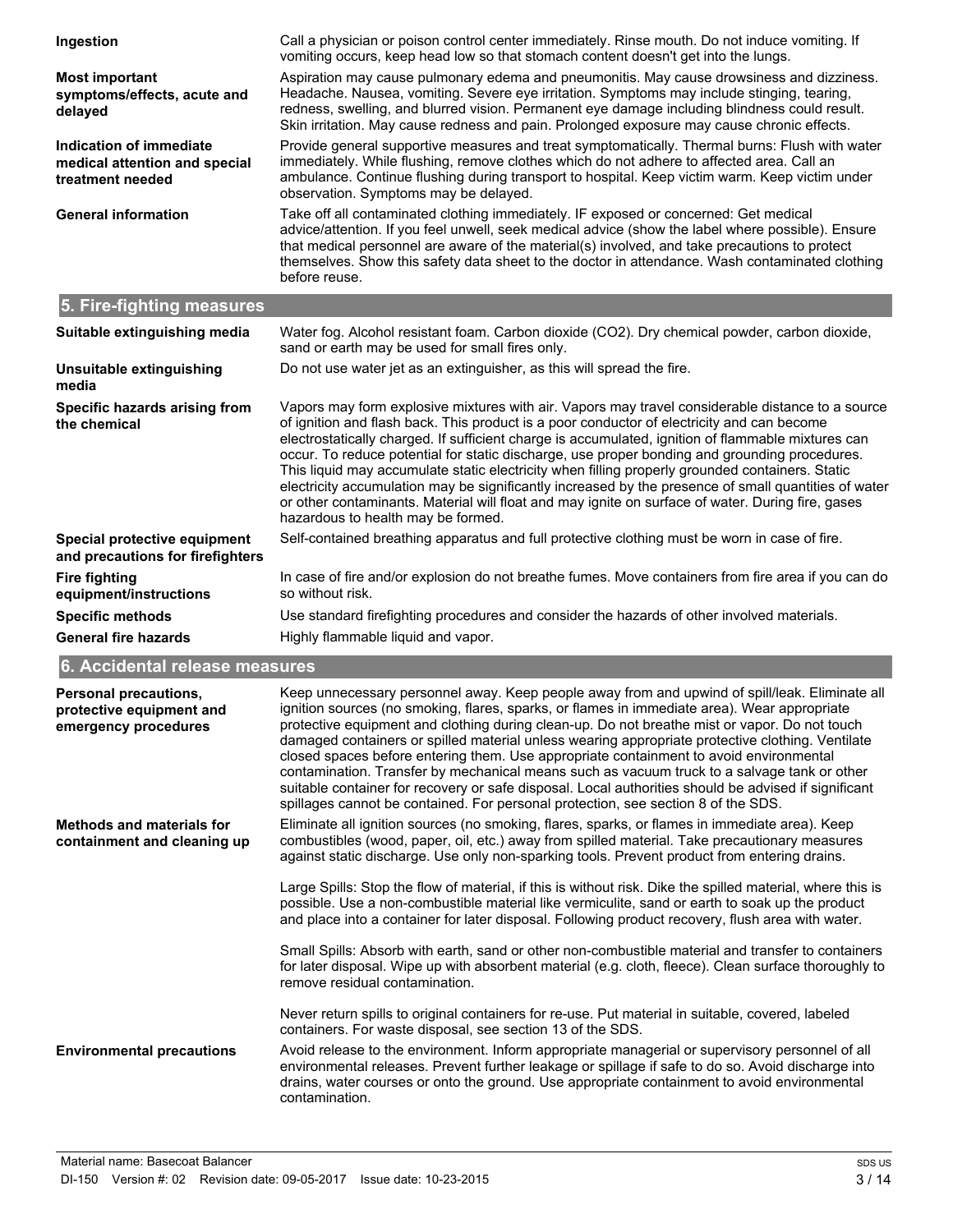| <b>Precautions for safe handling</b>                            | Obtain special instructions before use. Do not handle until all safety precautions have been read<br>and understood. Do not handle, store or open near an open flame, sources of heat or sources of<br>ignition. Protect material from direct sunlight. Explosion-proof general and local exhaust ventilation.<br>Minimize fire risks from flammable and combustible materials (including combustible dust and<br>static accumulating liquids) or dangerous reactions with incompatible materials. Handling<br>operations that can promote accumulation of static charges include but are not limited to: mixing,<br>filtering, pumping at high flow rates, splash filling, creating mists or sprays, tank and container<br>filling, tank cleaning, sampling, gauging, switch loading, vacuum truck operations. Take<br>precautionary measures against static discharges. All equipment used when handling the product<br>must be grounded. Use non-sparking tools and explosion-proof equipment. Do not breathe mist or<br>vapor. Do not get this material in contact with eyes. Do not taste or swallow. Avoid contact with<br>eyes, skin, and clothing. Avoid prolonged exposure. When using, do not eat, drink or smoke.<br>Pregnant or breastfeeding women must not handle this product. Should be handled in closed<br>systems, if possible. Use only outdoors or in a well-ventilated area. Wear appropriate personal<br>protective equipment. Wash hands thoroughly after handling. Avoid release to the environment.<br>Observe good industrial hygiene practices. |  |  |
|-----------------------------------------------------------------|-----------------------------------------------------------------------------------------------------------------------------------------------------------------------------------------------------------------------------------------------------------------------------------------------------------------------------------------------------------------------------------------------------------------------------------------------------------------------------------------------------------------------------------------------------------------------------------------------------------------------------------------------------------------------------------------------------------------------------------------------------------------------------------------------------------------------------------------------------------------------------------------------------------------------------------------------------------------------------------------------------------------------------------------------------------------------------------------------------------------------------------------------------------------------------------------------------------------------------------------------------------------------------------------------------------------------------------------------------------------------------------------------------------------------------------------------------------------------------------------------------------------------------------------------------------------------------|--|--|
|                                                                 | For additional information on equipment bonding and grounding, refer to the Canadian Electrical<br>Code in Canada, (CSA C22.1), or the American Petroleum Institute (API) Recommended Practice<br>2003, "Protection Against Ignitions Arising out of Static, Lightning, and Stray Currents" or National<br>Fire Protection Association (NFPA) 77, "Recommended Practice on Static Electricity" or National<br>Fire Protection Association (NFPA) 70, "National Electrical Code".                                                                                                                                                                                                                                                                                                                                                                                                                                                                                                                                                                                                                                                                                                                                                                                                                                                                                                                                                                                                                                                                                            |  |  |
| Conditions for safe storage,<br>including any incompatibilities | Store locked up. Keep away from heat, sparks and open flame. Prevent electrostatic charge<br>build-up by using common bonding and grounding techniques. Eliminate sources of ignition. Avoid<br>spark promoters. Ground/bond container and equipment. These alone may be insufficient to<br>remove static electricity. Store in a cool, dry place out of direct sunlight. Store in original tightly<br>closed container. Store in a well-ventilated place. Keep in an area equipped with sprinklers. Store<br>away from incompatible materials (see Section 10 of the SDS).                                                                                                                                                                                                                                                                                                                                                                                                                                                                                                                                                                                                                                                                                                                                                                                                                                                                                                                                                                                                 |  |  |

### **8. Exposure controls/personal protection**

#### **Occupational exposure limits**

The following constituents are the only constituents of the product which have a PEL, TLV or other recommended exposure limit. At this time, the other constituents have no known exposure limits.

| 00. 001 1. 1996 2-1 2011 10 10 11 001 1911 1911 1912 1910 1920<br><b>Components</b> | <b>Type</b> | Value      |
|-------------------------------------------------------------------------------------|-------------|------------|
| Acetone (CAS 67-64-1)                                                               | PEL         | 2400 mg/m3 |
|                                                                                     |             | 1000 ppm   |
| BENZENE, M-DIMETHYL-<br>$(CAS 108-38-3)$                                            | <b>PEL</b>  | 435 mg/m3  |
|                                                                                     |             | $100$ ppm  |
| BENZENE, O-DIMETHYL<br>$(CAS 95-47-6)$                                              | PEL         | 435 mg/m3  |
|                                                                                     |             | $100$ ppm  |
| BENZENE, P-DIMETHYL-<br>$(CAS 106-42-3)$                                            | PEL         | 435 mg/m3  |
|                                                                                     |             | $100$ ppm  |
| Ethyl Acetate 99% (CAS<br>141-78-6)                                                 | PEL         | 1400 mg/m3 |
|                                                                                     |             | 400 ppm    |
| Ethylbenzene (CAS<br>$100-41-4)$                                                    | PEL         | 435 mg/m3  |
|                                                                                     |             | $100$ ppm  |
| <b>Isobutyl Acetate (CAS</b><br>$110-19-0)$                                         | PEL         | 700 mg/m3  |
|                                                                                     |             | $150$ ppm  |
| Isopropanol (CAS 67-63-0)                                                           | PEL         | 980 mg/m3  |
|                                                                                     |             | 400 ppm    |
| N-Butyl Acetate (CAS<br>$123 - 86 - 4$                                              | <b>PEL</b>  | 710 mg/m3  |
|                                                                                     |             | $150$ ppm  |
| N-Butyl Alcohol (CAS<br>$71-36-3$                                                   | PEL         | 300 mg/m3  |

# **US. OSHA Table Z-1 Limits for Air Contaminants (29 CFR 1910.1000)**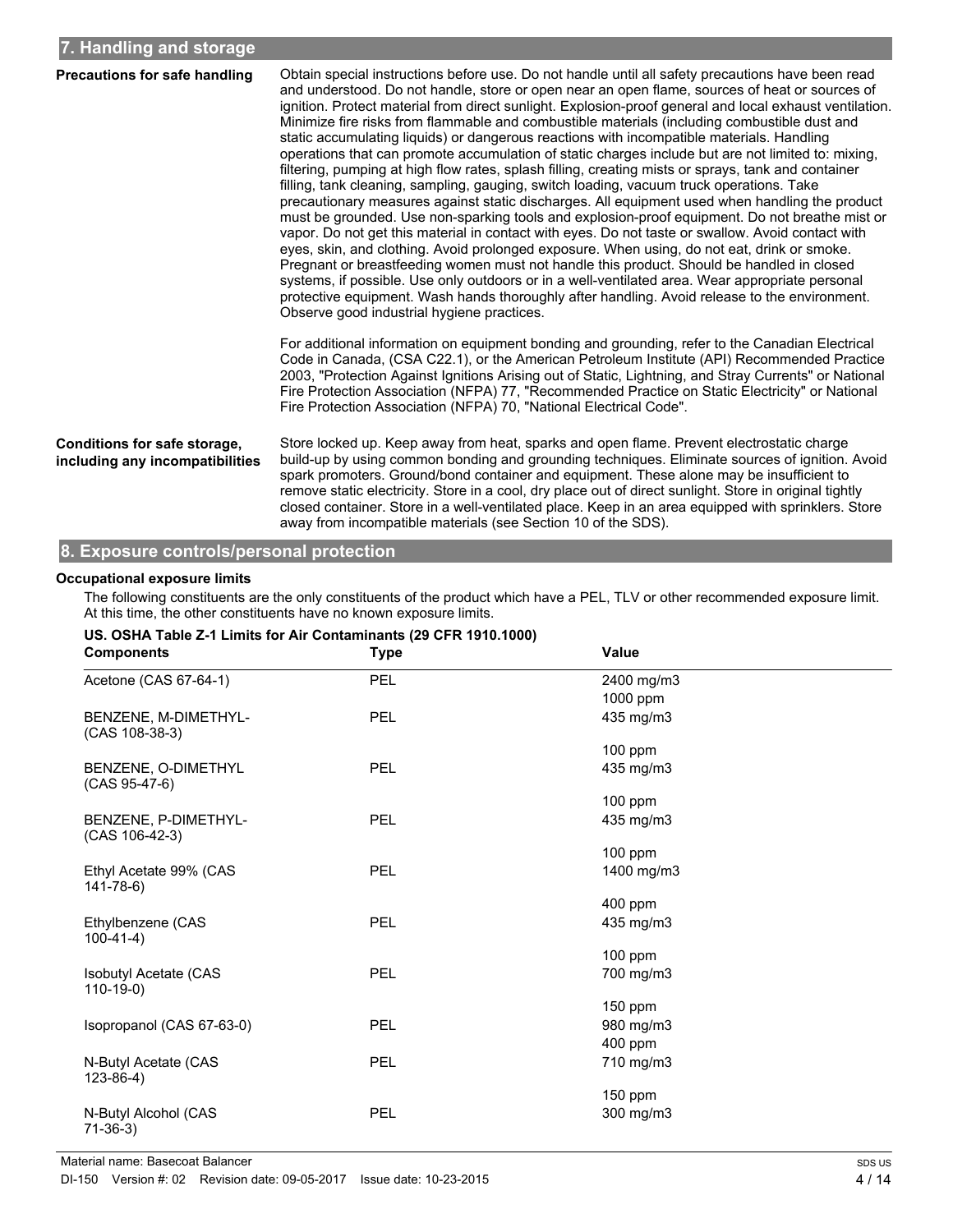# **US. OSHA Table Z-1 Limits for Air Contaminants (29 CFR 1910.1000)**

| <b>Components</b>                                            | <b>Type</b> | Value        |  |  |
|--------------------------------------------------------------|-------------|--------------|--|--|
|                                                              |             | 100 ppm      |  |  |
| Xylene (CAS 1330-20-7)                                       | PEL         | 435 mg/m3    |  |  |
|                                                              |             | 100 ppm      |  |  |
| US. OSHA Table Z-2 (29 CFR 1910.1000)                        |             |              |  |  |
| <b>Components</b>                                            | <b>Type</b> | <b>Value</b> |  |  |
| Toluene (CAS 108-88-3)                                       | Ceiling     | 300 ppm      |  |  |
|                                                              | <b>TWA</b>  | 200 ppm      |  |  |
|                                                              |             |              |  |  |
| <b>US. ACGIH Threshold Limit Values</b><br><b>Components</b> |             | Value        |  |  |
|                                                              | <b>Type</b> |              |  |  |
| Acetone (CAS 67-64-1)                                        | <b>STEL</b> | 500 ppm      |  |  |
|                                                              | <b>TWA</b>  | 250 ppm      |  |  |
| BENZENE, M-DIMETHYL-                                         | <b>STEL</b> | 150 ppm      |  |  |
| (CAS 108-38-3)                                               |             |              |  |  |
|                                                              | <b>TWA</b>  | 100 ppm      |  |  |
| BENZENE, O-DIMETHYL<br>(CAS 95-47-6)                         | <b>STEL</b> | 150 ppm      |  |  |
|                                                              | <b>TWA</b>  | $100$ ppm    |  |  |
| BENZENE, P-DIMETHYL-                                         | <b>STEL</b> | 150 ppm      |  |  |
| (CAS 106-42-3)                                               |             |              |  |  |
|                                                              | <b>TWA</b>  | $100$ ppm    |  |  |
| Ethyl Acetate 99% (CAS                                       | <b>TWA</b>  | 400 ppm      |  |  |
| 141-78-6)                                                    |             |              |  |  |
| Ethylbenzene (CAS                                            | <b>TWA</b>  | 20 ppm       |  |  |
| $100-41-4)$<br>Isobutyl Acetate (CAS                         | <b>STEL</b> | 150 ppm      |  |  |
| $110-19-0$                                                   |             |              |  |  |
|                                                              | <b>TWA</b>  | 50 ppm       |  |  |
| Isopropanol (CAS 67-63-0)                                    | <b>STEL</b> | 400 ppm      |  |  |
|                                                              | <b>TWA</b>  | 200 ppm      |  |  |
| N-Butyl Acetate (CAS                                         | <b>STEL</b> | 150 ppm      |  |  |
| $123 - 86 - 4$ )                                             |             |              |  |  |
|                                                              | <b>TWA</b>  | 50 ppm       |  |  |
| N-Butyl Alcohol (CAS<br>$71-36-3)$                           | <b>TWA</b>  | 20 ppm       |  |  |
| Toluene (CAS 108-88-3)                                       | <b>TWA</b>  | 20 ppm       |  |  |
| Xylene (CAS 1330-20-7)                                       | <b>STEL</b> | 150 ppm      |  |  |
|                                                              | <b>TWA</b>  | 100 ppm      |  |  |
| US. NIOSH: Pocket Guide to Chemical Hazards                  |             |              |  |  |
| <b>Components</b>                                            | <b>Type</b> | Value        |  |  |
| Acetone (CAS 67-64-1)                                        | <b>TWA</b>  | 590 mg/m3    |  |  |
|                                                              |             | 250 ppm      |  |  |
| BENZENE, M-DIMETHYL-                                         | <b>STEL</b> | 655 mg/m3    |  |  |
| $(CAS 108-38-3)$                                             |             |              |  |  |
|                                                              |             | 150 ppm      |  |  |
|                                                              | <b>TWA</b>  | 435 mg/m3    |  |  |
|                                                              |             | 100 ppm      |  |  |
| BENZENE, O-DIMETHYL                                          | <b>STEL</b> | 655 mg/m3    |  |  |
| $(CAS 95-47-6)$                                              |             |              |  |  |
|                                                              |             | 150 ppm      |  |  |
|                                                              | <b>TWA</b>  | 435 mg/m3    |  |  |
|                                                              |             | 100 ppm      |  |  |
| BENZENE, P-DIMETHYL-                                         | <b>STEL</b> | 655 mg/m3    |  |  |
| (CAS 106-42-3)                                               |             | 150 ppm      |  |  |
|                                                              | <b>TWA</b>  | 435 mg/m3    |  |  |
|                                                              |             | 100 ppm      |  |  |
| Ethyl Acetate 99% (CAS                                       | <b>TWA</b>  | 1400 mg/m3   |  |  |
| $141 - 78 - 6$                                               |             |              |  |  |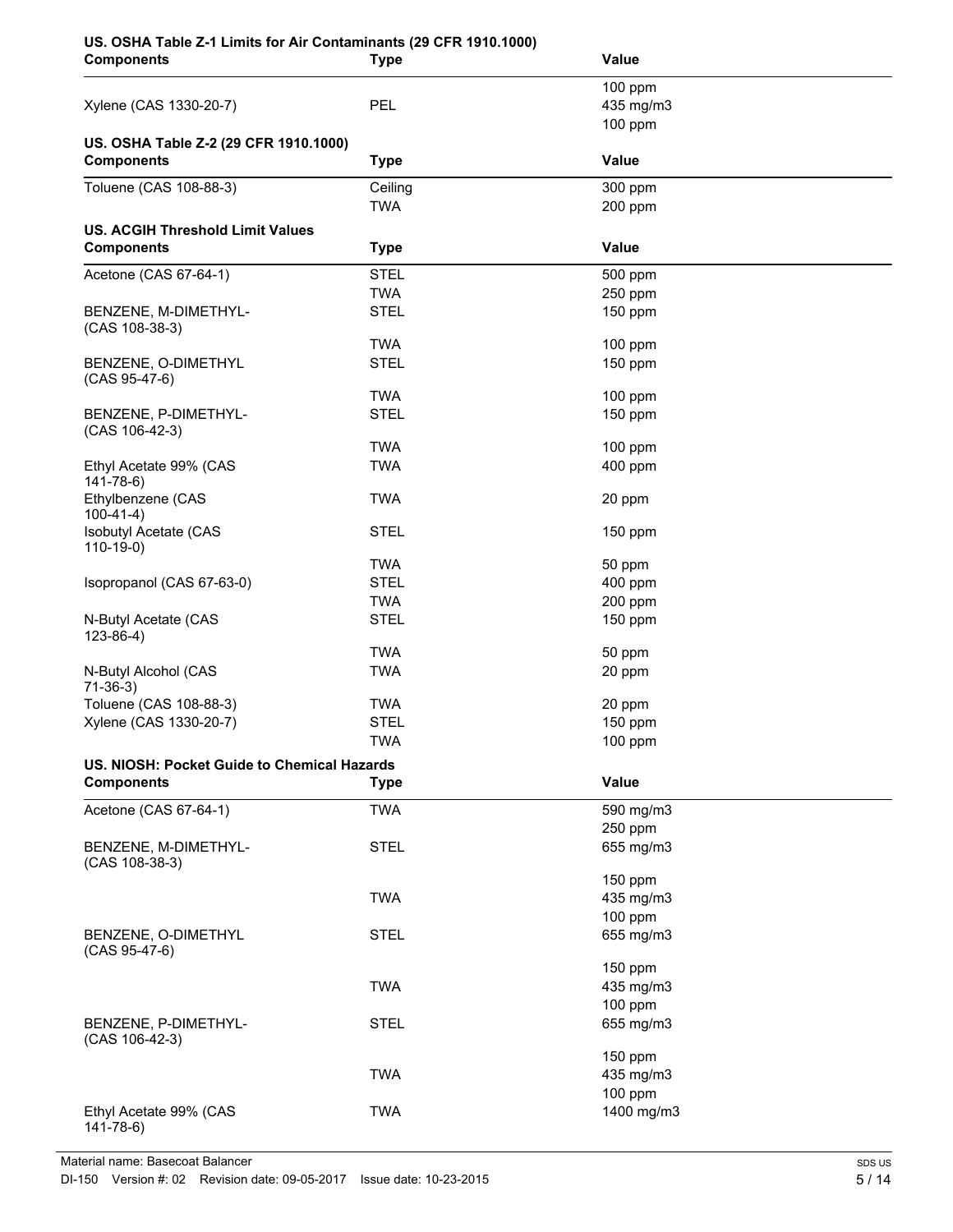# **US. NIOSH: Pocket Guide to Chemical Hazards**

| <b>Components</b>                          | <b>Type</b> | Value      |  |
|--------------------------------------------|-------------|------------|--|
|                                            |             | 400 ppm    |  |
| Ethylbenzene (CAS<br>$100-41-4)$           | <b>STEL</b> | 545 mg/m3  |  |
|                                            |             | $125$ ppm  |  |
|                                            | <b>TWA</b>  | 435 mg/m3  |  |
|                                            |             | 100 ppm    |  |
| <b>Isobutyl Acetate (CAS</b><br>$110-19-0$ | <b>TWA</b>  | 700 mg/m3  |  |
|                                            |             | 150 ppm    |  |
| Isopropanol (CAS 67-63-0)                  | <b>STEL</b> | 1225 mg/m3 |  |
|                                            |             | 500 ppm    |  |
|                                            | <b>TWA</b>  | 980 mg/m3  |  |
|                                            |             | 400 ppm    |  |
| N-Butyl Acetate (CAS<br>$123-86-4)$        | <b>STEL</b> | 950 mg/m3  |  |
|                                            |             | 200 ppm    |  |
|                                            | <b>TWA</b>  | 710 mg/m3  |  |
|                                            |             | 150 ppm    |  |
| N-Butyl Alcohol (CAS<br>$71-36-3)$         | Ceiling     | 150 mg/m3  |  |
|                                            |             | 50 ppm     |  |
| Toluene (CAS 108-88-3)                     | <b>STEL</b> | 560 mg/m3  |  |
|                                            |             | 150 ppm    |  |
|                                            | <b>TWA</b>  | 375 mg/m3  |  |
|                                            |             | 100 ppm    |  |
|                                            |             |            |  |

# **US. Workplace Environmental Exposure Level (WEEL) Guides**

| <b>Components</b>                        | Type       | Value             |  |
|------------------------------------------|------------|-------------------|--|
| N-Methyl-2-Pyrrolidone<br>(CAS 872-50-4) | <b>TWA</b> | $40 \text{ mg/m}$ |  |
|                                          |            | 10 ppm            |  |

## **Biological limit values**

# **ACGIH Biological Exposure Indices**

| <b>Components</b>                              | Value             | <b>Determinant</b>                                        | <b>Specimen</b>        | <b>Sampling Time</b> |
|------------------------------------------------|-------------------|-----------------------------------------------------------|------------------------|----------------------|
| Acetone (CAS 67-64-1)                          | $25 \text{ mg/l}$ | Acetone                                                   | Urine                  | $\star$              |
| BENZENE, M-DIMETHYL- 1.5 g/g<br>(CAS 108-38-3) |                   | Methylhippuric<br>acids                                   | Creatinine in<br>urine | $\star$              |
| BENZENE, O-DIMETHYL<br>(CAS 95-47-6)           | $1.5$ g/g         | Methylhippuric<br>acids                                   | Creatinine in<br>urine | $\star$              |
| BENZENE, P-DIMETHYL- 1.5 g/g<br>(CAS 106-42-3) |                   | Methylhippuric<br>acids                                   | Creatinine in<br>urine | $\star$              |
| Ethylbenzene (CAS<br>$100-41-4)$               | $0.15$ g/g        | Sum of<br>mandelic acid<br>and<br>phenylglyoxylic<br>acid | Creatinine in<br>urine | $\star$              |
| Isopropanol (CAS 67-63-0) 40 mg/l              |                   | Acetone                                                   | Urine                  | $\star$              |
| N-Methyl-2-Pyrrolidone<br>$(CAS 872-50-4)$     | $100$ mg/l        | 5-Hydroxy-N-m<br>ethyl-2-pyrrolid<br>one                  | Urine                  | $\star$              |
| Toluene (CAS 108-88-3)                         | $0.3$ mg/g        | o-Cresol, with<br>hydrolysis                              | Creatinine in<br>urine | $\star$              |
|                                                | $0.03$ mg/l       | Toluene                                                   | Urine                  | $\star$              |
|                                                | $0.02$ mg/l       | Toluene                                                   | <b>Blood</b>           | $\star$              |
| Xylene (CAS 1330-20-7)                         | $1.5$ g/g         | Methylhippuric<br>acids                                   | Creatinine in<br>urine | $\star$              |

\* - For sampling details, please see the source document.

# **Exposure guidelines**

| US - California OELs: Skin designation |  |  |  |
|----------------------------------------|--|--|--|
|----------------------------------------|--|--|--|

N-Butyl Alcohol (CAS 71-36-3) Can be absorbed through the skin.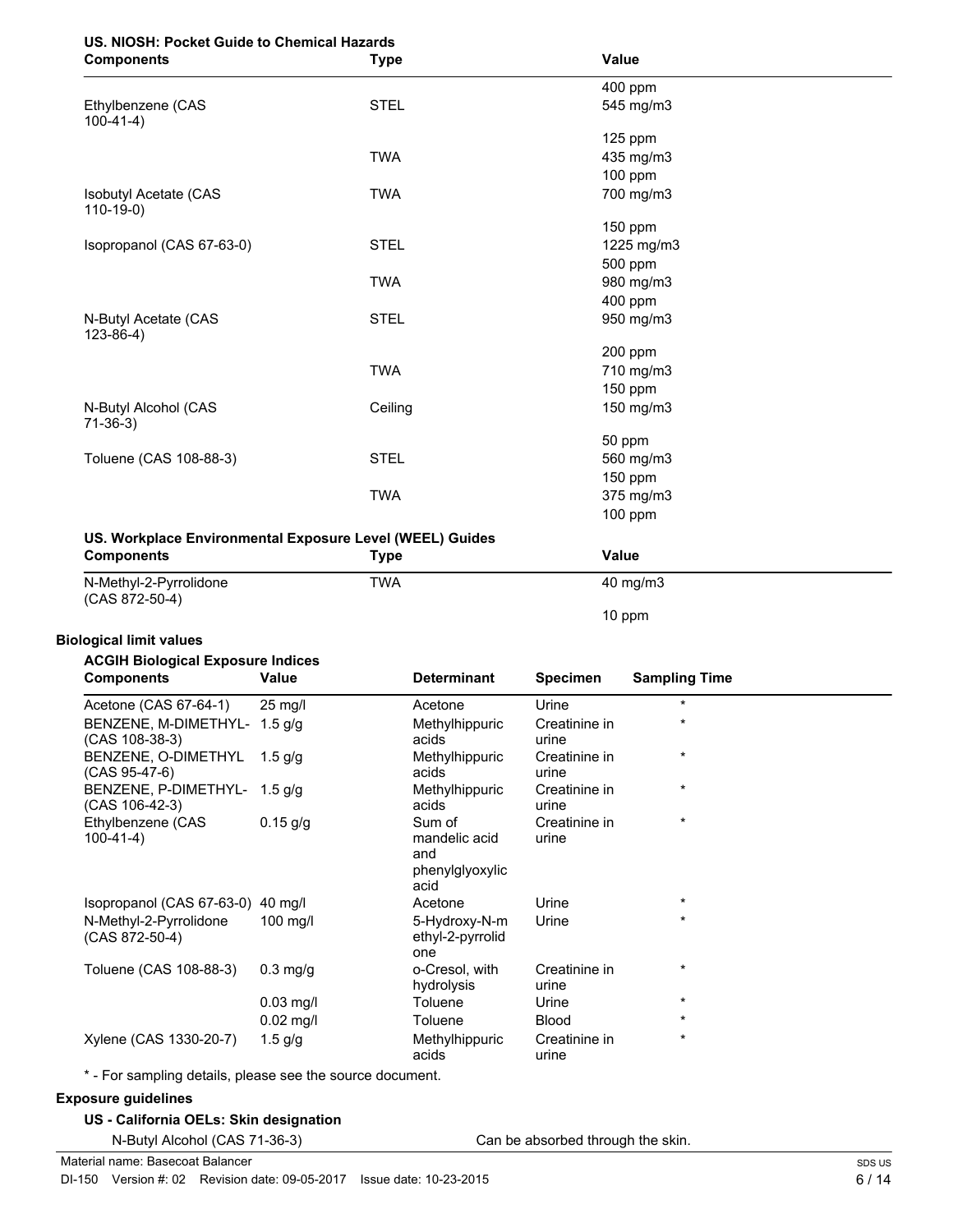| N-Methyl-2-Pyrrolidone (CAS 872-50-4)                                 |                                                                                          | Can be absorbed through the skin.                                                                                                                                                                                                                                                                                                                                                                                                                                                                  |  |
|-----------------------------------------------------------------------|------------------------------------------------------------------------------------------|----------------------------------------------------------------------------------------------------------------------------------------------------------------------------------------------------------------------------------------------------------------------------------------------------------------------------------------------------------------------------------------------------------------------------------------------------------------------------------------------------|--|
| Toluene (CAS 108-88-3)                                                |                                                                                          | Can be absorbed through the skin.                                                                                                                                                                                                                                                                                                                                                                                                                                                                  |  |
| US - Minnesota Haz Subs: Skin designation applies                     |                                                                                          |                                                                                                                                                                                                                                                                                                                                                                                                                                                                                                    |  |
| N-Butyl Alcohol (CAS 71-36-3)                                         |                                                                                          | Skin designation applies.                                                                                                                                                                                                                                                                                                                                                                                                                                                                          |  |
| Toluene (CAS 108-88-3)                                                |                                                                                          | Skin designation applies.                                                                                                                                                                                                                                                                                                                                                                                                                                                                          |  |
| US - Tennessee OELs: Skin designation                                 |                                                                                          |                                                                                                                                                                                                                                                                                                                                                                                                                                                                                                    |  |
| N-Butyl Alcohol (CAS 71-36-3)                                         |                                                                                          | Can be absorbed through the skin.                                                                                                                                                                                                                                                                                                                                                                                                                                                                  |  |
|                                                                       | US NIOSH Pocket Guide to Chemical Hazards: Skin designation                              |                                                                                                                                                                                                                                                                                                                                                                                                                                                                                                    |  |
| N-Butyl Alcohol (CAS 71-36-3)                                         |                                                                                          | Can be absorbed through the skin.                                                                                                                                                                                                                                                                                                                                                                                                                                                                  |  |
| <b>US WEEL Guides: Skin designation</b>                               |                                                                                          |                                                                                                                                                                                                                                                                                                                                                                                                                                                                                                    |  |
| N-Methyl-2-Pyrrolidone (CAS 872-50-4)                                 |                                                                                          | Can be absorbed through the skin.                                                                                                                                                                                                                                                                                                                                                                                                                                                                  |  |
| Appropriate engineering<br>controls                                   | fountain and emergency showers are recommended.                                          | Explosion-proof general and local exhaust ventilation. Good general ventilation (typically 10 air<br>changes per hour) should be used. Ventilation rates should be matched to conditions. If<br>applicable, use process enclosures, local exhaust ventilation, or other engineering controls to<br>maintain airborne levels below recommended exposure limits. If exposure limits have not been<br>established, maintain airborne levels to an acceptable level. Provide eyewash station. Eye wash |  |
| Individual protection measures, such as personal protective equipment |                                                                                          |                                                                                                                                                                                                                                                                                                                                                                                                                                                                                                    |  |
| <b>Eye/face protection</b>                                            |                                                                                          | Chemical respirator with organic vapor cartridge and full facepiece.                                                                                                                                                                                                                                                                                                                                                                                                                               |  |
| <b>Skin protection</b>                                                |                                                                                          |                                                                                                                                                                                                                                                                                                                                                                                                                                                                                                    |  |
| <b>Hand protection</b>                                                | Wear appropriate chemical resistant gloves.                                              |                                                                                                                                                                                                                                                                                                                                                                                                                                                                                                    |  |
| Other                                                                 | Wear appropriate chemical resistant clothing. Use of an impervious apron is recommended. |                                                                                                                                                                                                                                                                                                                                                                                                                                                                                                    |  |
| <b>Respiratory protection</b>                                         | Chemical respirator with organic vapor cartridge and full facepiece.                     |                                                                                                                                                                                                                                                                                                                                                                                                                                                                                                    |  |
| <b>Thermal hazards</b>                                                | Wear appropriate thermal protective clothing, when necessary.                            |                                                                                                                                                                                                                                                                                                                                                                                                                                                                                                    |  |
|                                                                       |                                                                                          |                                                                                                                                                                                                                                                                                                                                                                                                                                                                                                    |  |

**General hygiene considerations**

Observe any medical surveillance requirements. When using do not smoke. Keep away from food and drink. Always observe good personal hygiene measures, such as washing after handling the material and before eating, drinking, and/or smoking. Routinely wash work clothing and protective equipment to remove contaminants.

# **9. Physical and chemical properties**

| Appearance                                   |                                              |
|----------------------------------------------|----------------------------------------------|
| <b>Physical state</b>                        | Liquid.                                      |
| Form                                         | Liquid.                                      |
| Color                                        | Milky                                        |
| Odor                                         | Solvent.                                     |
| Odor threshold                               | Not available.                               |
| рH                                           | Not available.                               |
| Melting point/freezing point                 | -138.82 °F (-94.9 °C) estimated              |
| Initial boiling point and boiling<br>range   | 132.8 $\degree$ F (56 $\degree$ C) estimated |
| <b>Flash point</b>                           | $-0.4$ °F ( $-18.0$ °C) estimated            |
| <b>Evaporation rate</b>                      | Not available.                               |
| Flammability (solid, gas)                    | Not applicable.                              |
| Upper/lower flammability or explosive limits |                                              |
| Flammability limit - lower<br>(%)            | 1.1 % estimated                              |
| <b>Flammability limit - upper</b><br>(%)     | 12.8 % estimated                             |
| Explosive limit - lower (%)                  | Not available.                               |
| Explosive limit - upper (%)                  | Not available.                               |
| Vapor pressure                               | 79.14 hPa estimated                          |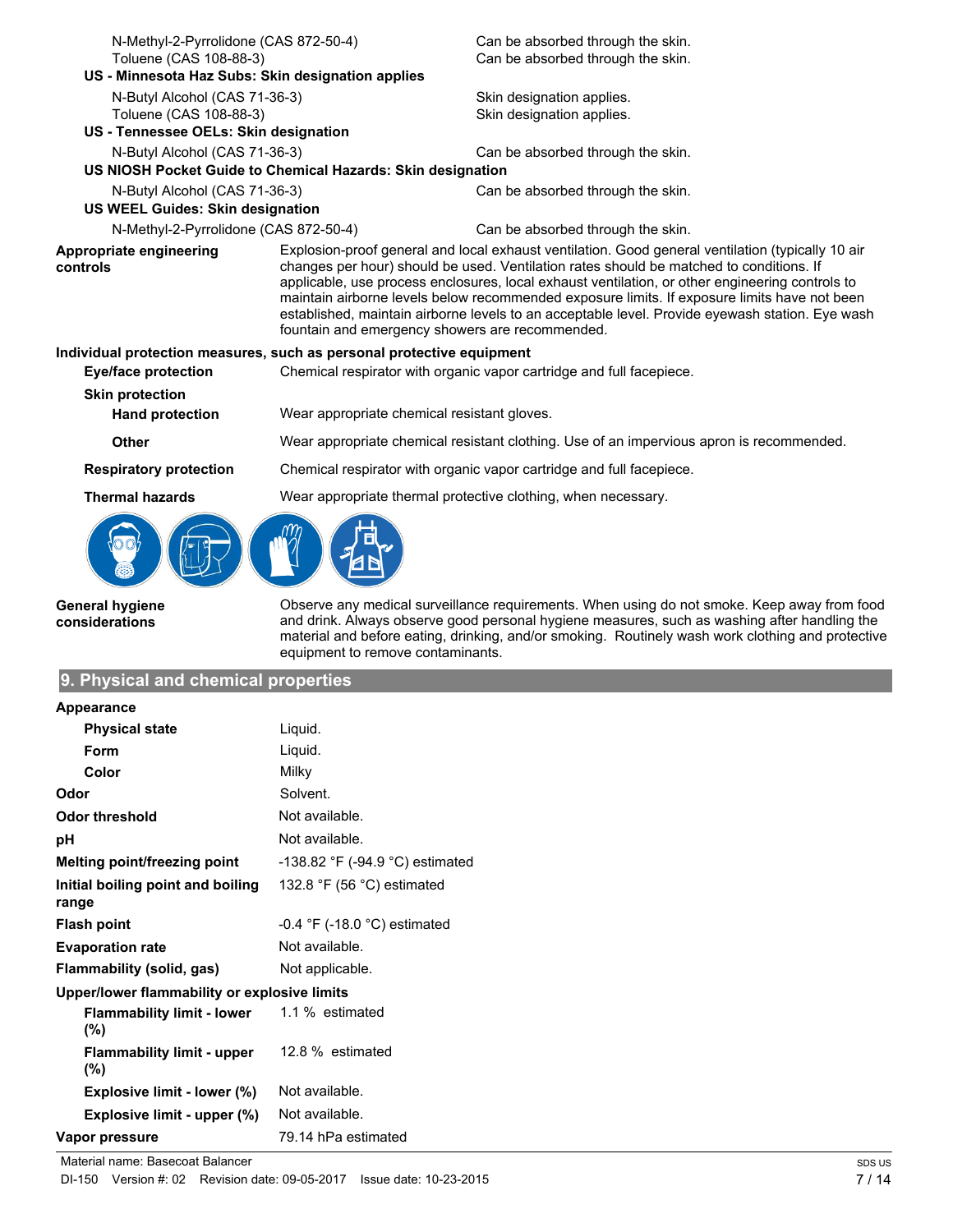| Vapor density                                     | Not available.                                                                               |
|---------------------------------------------------|----------------------------------------------------------------------------------------------|
| <b>Relative density</b>                           | Not available.                                                                               |
| Solubility(ies)                                   |                                                                                              |
| Solubility (water)                                | Not available.                                                                               |
| <b>Partition coefficient</b><br>(n-octanol/water) | Not available.                                                                               |
| <b>Auto-ignition temperature</b>                  | 650 °F (343.33 °C) estimated                                                                 |
| <b>Decomposition temperature</b>                  | Not available.                                                                               |
| <b>Viscosity</b>                                  | Not available.                                                                               |
| <b>Other information</b>                          |                                                                                              |
| <b>Density</b>                                    | 0.85 g/cm3 estimated                                                                         |
| <b>Explosive properties</b>                       | Not explosive.                                                                               |
| <b>Flammability class</b>                         | Flammable IB estimated                                                                       |
| <b>Oxidizing properties</b>                       | Not oxidizing.                                                                               |
| <b>Percent volatile</b>                           | 91.05 % estimated                                                                            |
| <b>Specific gravity</b>                           | 0.85 estimated                                                                               |
| 10. Stability and reactivity                      |                                                                                              |
| Dooothuitu                                        | The product is stable and nep reactive under permal conditions of use, sterage and transport |

| <b>Reactivity</b>                            | The product is stable and non-reactive under normal conditions of use, storage and transport.                                                     |
|----------------------------------------------|---------------------------------------------------------------------------------------------------------------------------------------------------|
| <b>Chemical stability</b>                    | Material is stable under normal conditions.                                                                                                       |
| <b>Possibility of hazardous</b><br>reactions | Hazardous polymerization does not occur.                                                                                                          |
| <b>Conditions to avoid</b>                   | Avoid heat, sparks, open flames and other ignition sources. Avoid temperatures exceeding the<br>flash point. Contact with incompatible materials. |
| Incompatible materials                       | Strong acids. Strong oxidizing agents. Nitrates. Alkaline metals. Halogens.                                                                       |
| <b>Hazardous decomposition</b><br>products   | No hazardous decomposition products are known.                                                                                                    |

# **11. Toxicological information**

| Information on likely routes of exposure                                           |                                                                                                                                                                                                                                                                                                                                          |            |  |  |
|------------------------------------------------------------------------------------|------------------------------------------------------------------------------------------------------------------------------------------------------------------------------------------------------------------------------------------------------------------------------------------------------------------------------------------|------------|--|--|
| <b>Inhalation</b>                                                                  | Toxic if inhaled. May cause damage to organs through prolonged or repeated exposure by<br>inhalation. May cause drowsiness and dizziness. Headache. Nausea, vomiting.                                                                                                                                                                    |            |  |  |
| <b>Skin contact</b>                                                                | Causes skin irritation.                                                                                                                                                                                                                                                                                                                  |            |  |  |
| Eye contact                                                                        | Causes serious eye damage.                                                                                                                                                                                                                                                                                                               |            |  |  |
| Ingestion                                                                          | Harmful if swallowed. Droplets of the product aspirated into the lungs through ingestion or<br>vomiting may cause a serious chemical pneumonia.                                                                                                                                                                                          |            |  |  |
| Symptoms related to the<br>physical, chemical and<br>toxicological characteristics | Aspiration may cause pulmonary edema and pneumonitis. May cause drowsiness and dizziness.<br>Headache. Nausea, vomiting. Severe eye irritation. Symptoms may include stinging, tearing,<br>redness, swelling, and blurred vision. Permanent eye damage including blindness could result.<br>Skin irritation. May cause redness and pain. |            |  |  |
| Information on toxicological effects                                               |                                                                                                                                                                                                                                                                                                                                          |            |  |  |
| <b>Acute toxicity</b>                                                              | May be fatal if swallowed and enters airways. Toxic if inhaled.                                                                                                                                                                                                                                                                          |            |  |  |
| <b>Components</b>                                                                  | <b>Test Results</b><br><b>Species</b>                                                                                                                                                                                                                                                                                                    |            |  |  |
|                                                                                    | BENZENE, M-DIMETHYL- (CAS 108-38-3)                                                                                                                                                                                                                                                                                                      |            |  |  |
| Acute                                                                              |                                                                                                                                                                                                                                                                                                                                          |            |  |  |
| Oral                                                                               |                                                                                                                                                                                                                                                                                                                                          |            |  |  |
| LD50                                                                               | Rat                                                                                                                                                                                                                                                                                                                                      | 4300 mg/kg |  |  |
| BENZENE, O-DIMETHYL (CAS 95-47-6)                                                  |                                                                                                                                                                                                                                                                                                                                          |            |  |  |
| <u>Acute</u>                                                                       |                                                                                                                                                                                                                                                                                                                                          |            |  |  |
| Oral                                                                               |                                                                                                                                                                                                                                                                                                                                          |            |  |  |
| LD50                                                                               | Rat                                                                                                                                                                                                                                                                                                                                      | 4300 mg/kg |  |  |
|                                                                                    |                                                                                                                                                                                                                                                                                                                                          |            |  |  |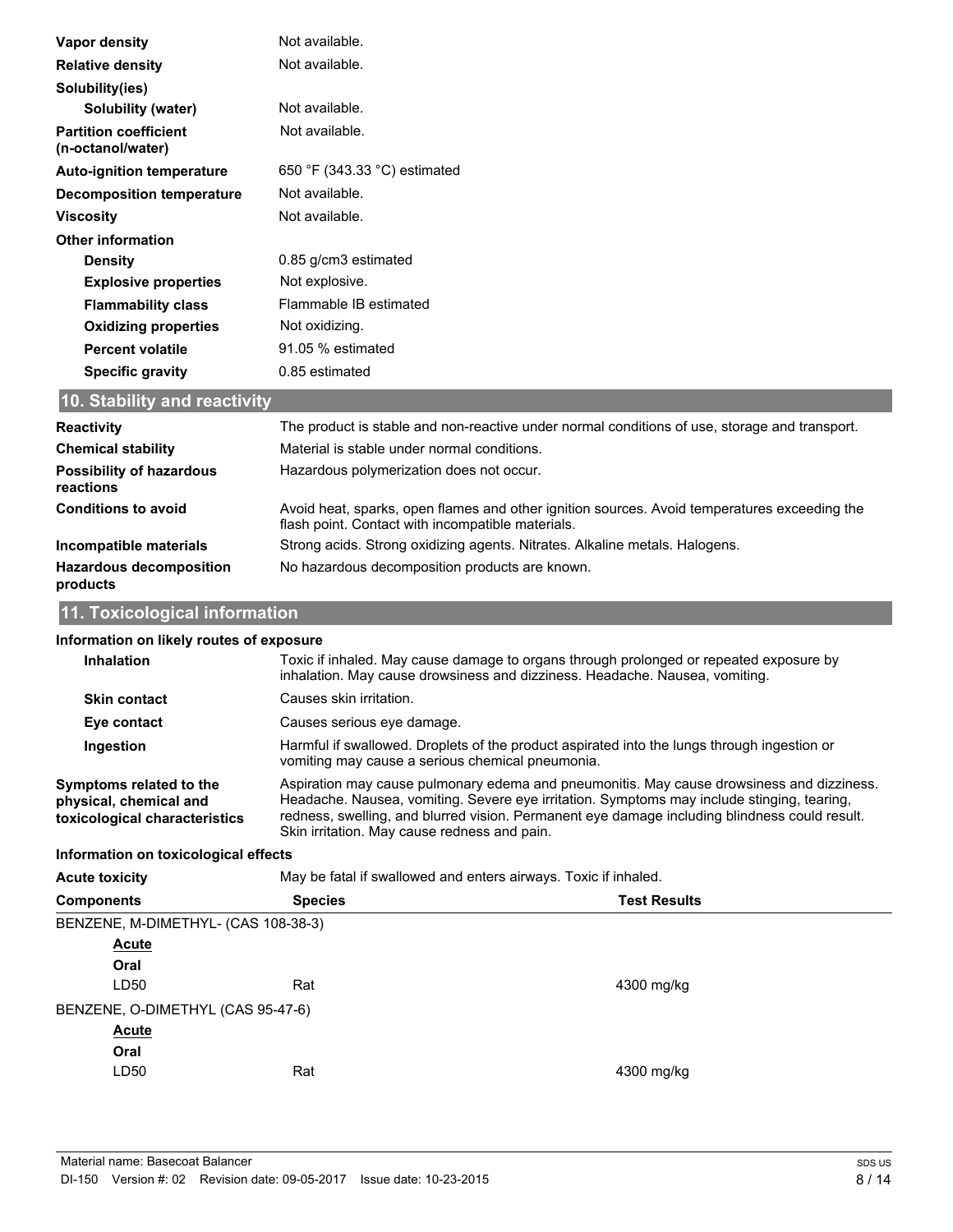| <b>Components</b>                                                                                                                                                                                                                                                    | <b>Species</b>                                                                                                                                                   |                                                                                                                                                                                                                                                                                                                        | <b>Test Results</b>                                                                      |
|----------------------------------------------------------------------------------------------------------------------------------------------------------------------------------------------------------------------------------------------------------------------|------------------------------------------------------------------------------------------------------------------------------------------------------------------|------------------------------------------------------------------------------------------------------------------------------------------------------------------------------------------------------------------------------------------------------------------------------------------------------------------------|------------------------------------------------------------------------------------------|
| BENZENE, P-DIMETHYL- (CAS 106-42-3)                                                                                                                                                                                                                                  |                                                                                                                                                                  |                                                                                                                                                                                                                                                                                                                        |                                                                                          |
| <u>Acute</u>                                                                                                                                                                                                                                                         |                                                                                                                                                                  |                                                                                                                                                                                                                                                                                                                        |                                                                                          |
| Oral                                                                                                                                                                                                                                                                 |                                                                                                                                                                  |                                                                                                                                                                                                                                                                                                                        |                                                                                          |
| LD50                                                                                                                                                                                                                                                                 | Rat                                                                                                                                                              |                                                                                                                                                                                                                                                                                                                        | 3523 - 8600 mg/kg                                                                        |
| Ethylbenzene (CAS 100-41-4)                                                                                                                                                                                                                                          |                                                                                                                                                                  |                                                                                                                                                                                                                                                                                                                        |                                                                                          |
| <b>Acute</b>                                                                                                                                                                                                                                                         |                                                                                                                                                                  |                                                                                                                                                                                                                                                                                                                        |                                                                                          |
| Oral                                                                                                                                                                                                                                                                 |                                                                                                                                                                  |                                                                                                                                                                                                                                                                                                                        |                                                                                          |
| LD50                                                                                                                                                                                                                                                                 | Rat                                                                                                                                                              |                                                                                                                                                                                                                                                                                                                        | 3500 mg/kg                                                                               |
| Isopropanol (CAS 67-63-0)                                                                                                                                                                                                                                            |                                                                                                                                                                  |                                                                                                                                                                                                                                                                                                                        |                                                                                          |
| <u>Acute</u>                                                                                                                                                                                                                                                         |                                                                                                                                                                  |                                                                                                                                                                                                                                                                                                                        |                                                                                          |
| Oral                                                                                                                                                                                                                                                                 |                                                                                                                                                                  |                                                                                                                                                                                                                                                                                                                        |                                                                                          |
| LD <sub>50</sub>                                                                                                                                                                                                                                                     | Rat                                                                                                                                                              |                                                                                                                                                                                                                                                                                                                        | 4.7 g/kg                                                                                 |
| N-Butyl Alcohol (CAS 71-36-3)                                                                                                                                                                                                                                        |                                                                                                                                                                  |                                                                                                                                                                                                                                                                                                                        |                                                                                          |
| <b>Acute</b>                                                                                                                                                                                                                                                         |                                                                                                                                                                  |                                                                                                                                                                                                                                                                                                                        |                                                                                          |
| <b>Dermal</b><br>LD <sub>50</sub>                                                                                                                                                                                                                                    | Rabbit                                                                                                                                                           |                                                                                                                                                                                                                                                                                                                        | 3400 mg/kg                                                                               |
| Oral                                                                                                                                                                                                                                                                 |                                                                                                                                                                  |                                                                                                                                                                                                                                                                                                                        |                                                                                          |
| LD50                                                                                                                                                                                                                                                                 | Rat                                                                                                                                                              |                                                                                                                                                                                                                                                                                                                        | 790 mg/kg                                                                                |
| N-Methyl-2-Pyrrolidone (CAS 872-50-4)                                                                                                                                                                                                                                |                                                                                                                                                                  |                                                                                                                                                                                                                                                                                                                        |                                                                                          |
| <u>Acute</u>                                                                                                                                                                                                                                                         |                                                                                                                                                                  |                                                                                                                                                                                                                                                                                                                        |                                                                                          |
| Oral                                                                                                                                                                                                                                                                 |                                                                                                                                                                  |                                                                                                                                                                                                                                                                                                                        |                                                                                          |
| LD <sub>50</sub>                                                                                                                                                                                                                                                     | Rat                                                                                                                                                              |                                                                                                                                                                                                                                                                                                                        | 3914 mg/kg                                                                               |
| Xylene (CAS 1330-20-7)                                                                                                                                                                                                                                               |                                                                                                                                                                  |                                                                                                                                                                                                                                                                                                                        |                                                                                          |
| <b>Acute</b>                                                                                                                                                                                                                                                         |                                                                                                                                                                  |                                                                                                                                                                                                                                                                                                                        |                                                                                          |
| Oral                                                                                                                                                                                                                                                                 |                                                                                                                                                                  |                                                                                                                                                                                                                                                                                                                        |                                                                                          |
| LD50                                                                                                                                                                                                                                                                 | Rat                                                                                                                                                              |                                                                                                                                                                                                                                                                                                                        | 3523 - 8600 mg/kg                                                                        |
|                                                                                                                                                                                                                                                                      |                                                                                                                                                                  |                                                                                                                                                                                                                                                                                                                        |                                                                                          |
|                                                                                                                                                                                                                                                                      | * Estimates for product may be based on additional component data not shown.                                                                                     |                                                                                                                                                                                                                                                                                                                        |                                                                                          |
| <b>Skin corrosion/irritation</b>                                                                                                                                                                                                                                     | Causes skin irritation.                                                                                                                                          |                                                                                                                                                                                                                                                                                                                        |                                                                                          |
| Serious eye damage/eye<br>irritation                                                                                                                                                                                                                                 | Causes serious eye damage.                                                                                                                                       |                                                                                                                                                                                                                                                                                                                        |                                                                                          |
| <b>Respiratory or skin sensitization</b>                                                                                                                                                                                                                             |                                                                                                                                                                  |                                                                                                                                                                                                                                                                                                                        |                                                                                          |
| <b>Respiratory sensitization</b>                                                                                                                                                                                                                                     | Not a respiratory sensitizer.                                                                                                                                    |                                                                                                                                                                                                                                                                                                                        |                                                                                          |
| <b>Skin sensitization</b>                                                                                                                                                                                                                                            | This product is not expected to cause skin sensitization.                                                                                                        |                                                                                                                                                                                                                                                                                                                        |                                                                                          |
| <b>Germ cell mutagenicity</b>                                                                                                                                                                                                                                        | mutagenic or genotoxic.                                                                                                                                          |                                                                                                                                                                                                                                                                                                                        | No data available to indicate product or any components present at greater than 0.1% are |
| Carcinogenicity                                                                                                                                                                                                                                                      | Suspected of causing cancer.                                                                                                                                     |                                                                                                                                                                                                                                                                                                                        |                                                                                          |
|                                                                                                                                                                                                                                                                      | IARC Monographs. Overall Evaluation of Carcinogenicity                                                                                                           |                                                                                                                                                                                                                                                                                                                        |                                                                                          |
| BENZENE, M-DIMETHYL- (CAS 108-38-3)<br>BENZENE, O-DIMETHYL (CAS 95-47-6)<br>BENZENE, P-DIMETHYL- (CAS 106-42-3)<br>Ethylbenzene (CAS 100-41-4)<br>Toluene (CAS 108-88-3)<br>Xylene (CAS 1330-20-7)<br>OSHA Specifically Regulated Substances (29 CFR 1910.1001-1050) |                                                                                                                                                                  | 3 Not classifiable as to carcinogenicity to humans.<br>3 Not classifiable as to carcinogenicity to humans.<br>3 Not classifiable as to carcinogenicity to humans.<br>2B Possibly carcinogenic to humans.<br>3 Not classifiable as to carcinogenicity to humans.<br>3 Not classifiable as to carcinogenicity to humans. |                                                                                          |
| Not regulated.                                                                                                                                                                                                                                                       |                                                                                                                                                                  |                                                                                                                                                                                                                                                                                                                        |                                                                                          |
|                                                                                                                                                                                                                                                                      | US. National Toxicology Program (NTP) Report on Carcinogens                                                                                                      |                                                                                                                                                                                                                                                                                                                        |                                                                                          |
| Not listed.                                                                                                                                                                                                                                                          |                                                                                                                                                                  |                                                                                                                                                                                                                                                                                                                        |                                                                                          |
| <b>Reproductive toxicity</b>                                                                                                                                                                                                                                         | Components in this product have been shown to cause birth defects and reproductive disorders in<br>laboratory animals. May damage fertility or the unborn child. |                                                                                                                                                                                                                                                                                                                        |                                                                                          |
| Specific target organ toxicity -<br>single exposure                                                                                                                                                                                                                  | May cause drowsiness and dizziness.                                                                                                                              |                                                                                                                                                                                                                                                                                                                        |                                                                                          |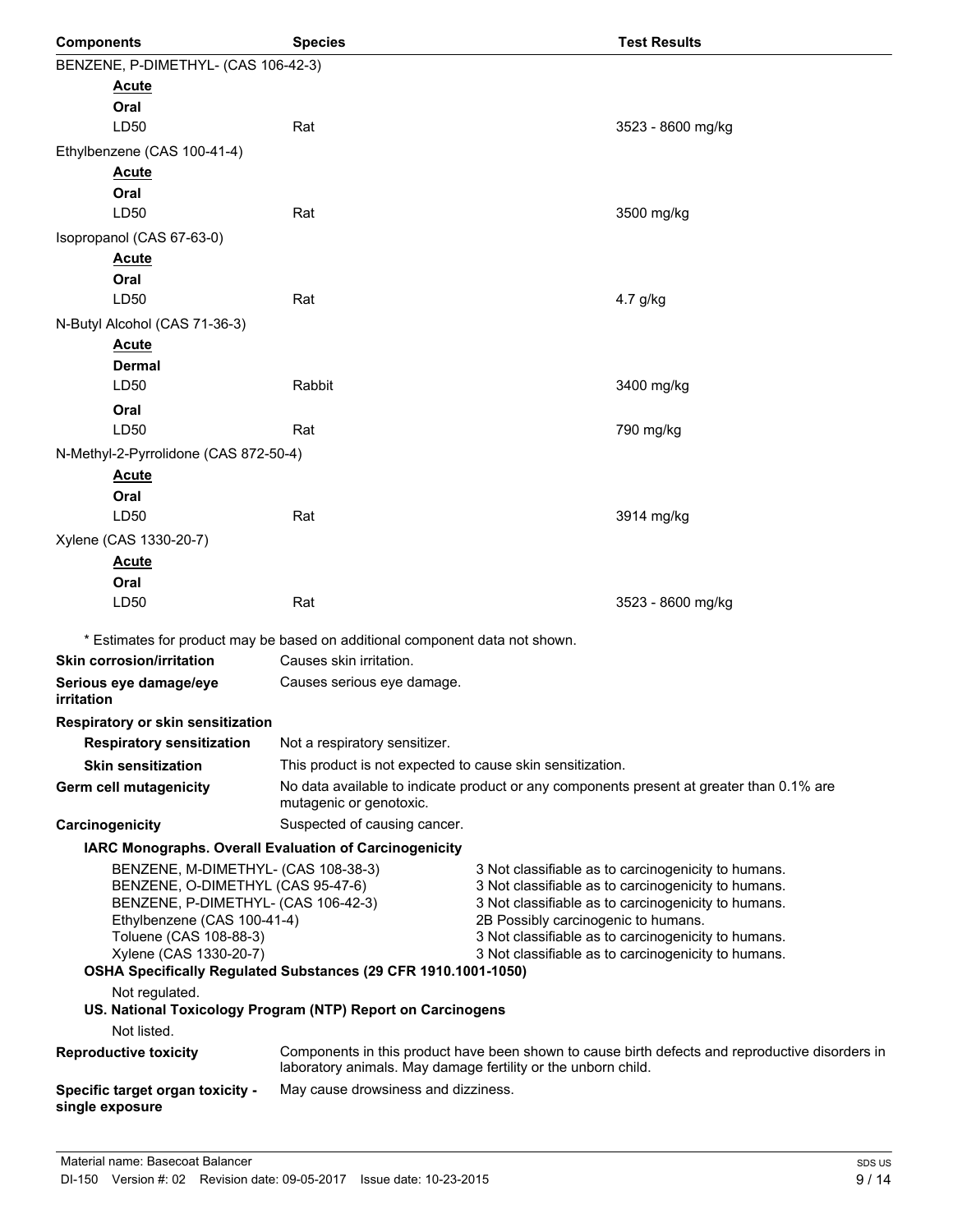| Specific target organ toxicity -<br>repeated exposure | Causes damage to organs through prolonged or repeated exposure. |
|-------------------------------------------------------|-----------------------------------------------------------------|
| <b>Aspiration hazard</b>                              | May be fatal if swallowed and enters airways.                   |

**Chronic effects** Causes damage to organs through prolonged or repeated exposure. Prolonged inhalation may be harmful. Prolonged exposure may cause chronic effects.

# **12. Ecological information**

| Ecotoxicity                                 | Toxic to aquatic life with long lasting effects. |                                                              |                                |  |
|---------------------------------------------|--------------------------------------------------|--------------------------------------------------------------|--------------------------------|--|
| <b>Components</b>                           |                                                  | <b>Species</b>                                               | <b>Test Results</b>            |  |
| Acetone (CAS 67-64-1)                       |                                                  |                                                              |                                |  |
| <b>Aquatic</b>                              |                                                  |                                                              |                                |  |
| Crustacea                                   | <b>EC50</b>                                      | Water flea (Daphnia magna)                                   | 10294 - 17704 mg/l, 48 hours   |  |
| <b>Fish</b>                                 | LC50                                             | Rainbow trout, donaldson trout<br>(Oncorhynchus mykiss)      | 4740 - 6330 mg/l, 96 hours     |  |
| BENZENE, M-DIMETHYL- (CAS 108-38-3)         |                                                  |                                                              |                                |  |
| <b>Aquatic</b>                              |                                                  |                                                              |                                |  |
| Crustacea                                   | <b>EC50</b>                                      | Water flea (Daphnia magna)                                   | 2.81 - 5 mg/l, 48 hours        |  |
| Fish                                        | LC50                                             | Rainbow trout, donaldson trout<br>(Oncorhynchus mykiss)      | 8.4 mg/l, 96 hours             |  |
| BENZENE, O-DIMETHYL (CAS 95-47-6)           |                                                  |                                                              |                                |  |
| <b>Aquatic</b>                              |                                                  |                                                              |                                |  |
| Crustacea                                   | <b>EC50</b>                                      | Water flea (Daphnia magna)                                   | 0.78 - 2.51 mg/l, 48 hours     |  |
| Fish                                        | <b>LC50</b>                                      | Rainbow trout, donaldson trout<br>(Oncorhynchus mykiss)      | 5.59 - 11.6 mg/l, 96 hours     |  |
| BENZENE, P-DIMETHYL- (CAS 106-42-3)         |                                                  |                                                              |                                |  |
| <b>Aquatic</b>                              |                                                  |                                                              |                                |  |
| Crustacea                                   | <b>EC50</b>                                      | Water flea (Daphnia magna)                                   | 3.55 - 6.31 mg/l, 48 hours     |  |
| <b>Fish</b>                                 | <b>LC50</b>                                      | Rainbow trout, donaldson trout<br>(Oncorhynchus mykiss)      | 2.6 mg/l, 96 hours             |  |
| Ethyl Acetate 99% (CAS 141-78-6)            |                                                  |                                                              |                                |  |
| <b>Aquatic</b>                              |                                                  |                                                              |                                |  |
| Fish                                        | LC50                                             | Indian catfish (Heteropneustes fossilis)                     | 200.32 - 225.42 mg/l, 96 hours |  |
| Ethylbenzene (CAS 100-41-4)                 |                                                  |                                                              |                                |  |
| <b>Aquatic</b>                              |                                                  |                                                              |                                |  |
| Crustacea                                   | <b>EC50</b>                                      | Water flea (Daphnia magna)                                   | 1.37 - 4.4 mg/l, 48 hours      |  |
| Fish                                        | <b>LC50</b>                                      | Fathead minnow (Pimephales promelas) 7.5 - 11 mg/l, 96 hours |                                |  |
| Isopropanol (CAS 67-63-0)<br><b>Aquatic</b> |                                                  |                                                              |                                |  |
| Fish                                        | LC50                                             | Bluegill (Lepomis macrochirus)                               | > 1400 mg/l, 96 hours          |  |
| N-Butyl Acetate (CAS 123-86-4)              |                                                  |                                                              |                                |  |
| <b>Aquatic</b>                              |                                                  |                                                              |                                |  |
| Fish                                        | LC50                                             | Fathead minnow (Pimephales promelas) 17 - 19 mg/l, 96 hours  |                                |  |
| N-Butyl Alcohol (CAS 71-36-3)               |                                                  |                                                              |                                |  |
| <b>Aquatic</b>                              |                                                  |                                                              |                                |  |
| Crustacea                                   | <b>EC50</b>                                      | Water flea (Daphnia magna)                                   | 1897 - 2072 mg/l, 48 hours     |  |
| Fish                                        | <b>LC50</b>                                      | Bluegill (Lepomis macrochirus)                               | 100 - 500 mg/l, 96 hours       |  |
| Toluene (CAS 108-88-3)                      |                                                  |                                                              |                                |  |
| <b>Aquatic</b>                              |                                                  |                                                              |                                |  |
| Crustacea                                   | <b>EC50</b>                                      | Water flea (Daphnia magna)                                   | 5.46 - 9.83 mg/l, 48 hours     |  |
| Fish                                        | LC50                                             | Coho salmon, silver salmon                                   | 8.11 mg/l, 96 hours            |  |
|                                             |                                                  | (Oncorhynchus kisutch)                                       |                                |  |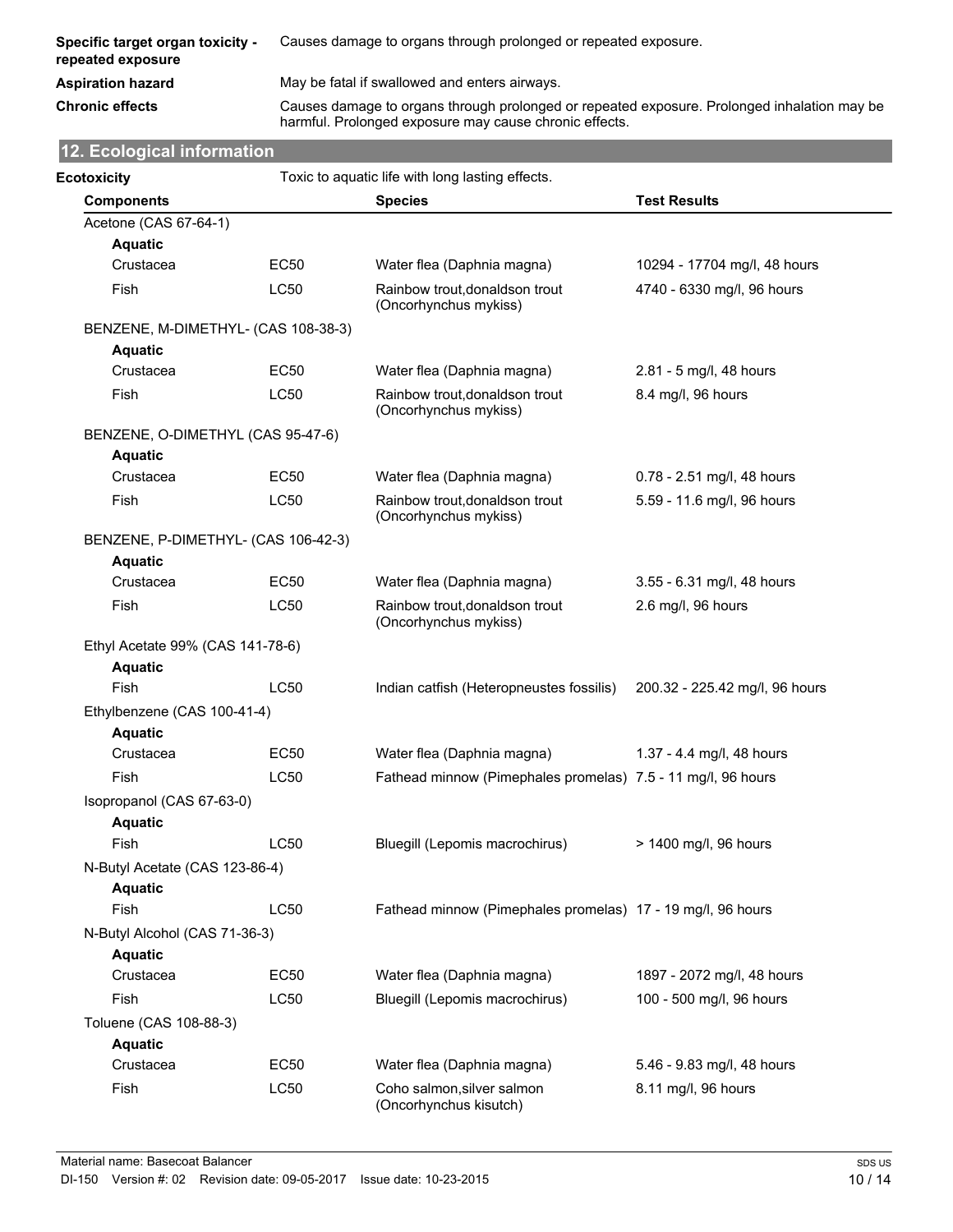| <b>Components</b>                                 |                                                                                              | <b>Species</b>                                                                                         | <b>Test Results</b>                                                                                                                                                                                    |
|---------------------------------------------------|----------------------------------------------------------------------------------------------|--------------------------------------------------------------------------------------------------------|--------------------------------------------------------------------------------------------------------------------------------------------------------------------------------------------------------|
| Xylene (CAS 1330-20-7)                            |                                                                                              |                                                                                                        |                                                                                                                                                                                                        |
| <b>Aquatic</b>                                    |                                                                                              |                                                                                                        |                                                                                                                                                                                                        |
| Fish                                              | <b>LC50</b>                                                                                  | Bluegill (Lepomis macrochirus)                                                                         | 7.711 - 9.591 mg/l, 96 hours                                                                                                                                                                           |
|                                                   |                                                                                              |                                                                                                        |                                                                                                                                                                                                        |
|                                                   |                                                                                              | * Estimates for product may be based on additional component data not shown.                           |                                                                                                                                                                                                        |
| <b>Persistence and degradability</b>              |                                                                                              |                                                                                                        |                                                                                                                                                                                                        |
| <b>Bioaccumulative potential</b>                  |                                                                                              |                                                                                                        |                                                                                                                                                                                                        |
| Partition coefficient n-octanol / water (log Kow) |                                                                                              |                                                                                                        |                                                                                                                                                                                                        |
| Acetone                                           |                                                                                              | $-0.24$                                                                                                |                                                                                                                                                                                                        |
| BENZENE, M-DIMETHYL-                              |                                                                                              | 3.2                                                                                                    |                                                                                                                                                                                                        |
| BENZENE, O-DIMETHYL                               |                                                                                              | 3.12                                                                                                   |                                                                                                                                                                                                        |
| BENZENE, P-DIMETHYL-                              |                                                                                              | 3.15                                                                                                   |                                                                                                                                                                                                        |
| Ethyl Acetate 99%                                 |                                                                                              | 0.73                                                                                                   |                                                                                                                                                                                                        |
| Ethylbenzene                                      |                                                                                              | 3.15                                                                                                   |                                                                                                                                                                                                        |
| <b>Isobutyl Acetate</b><br>Isopropanol            |                                                                                              | 1.78<br>0.05                                                                                           |                                                                                                                                                                                                        |
| N-Butyl Acetate                                   |                                                                                              | 1.78                                                                                                   |                                                                                                                                                                                                        |
| N-Butyl Alcohol                                   |                                                                                              | 0.88                                                                                                   |                                                                                                                                                                                                        |
| N-Methyl-2-Pyrrolidone                            |                                                                                              | $-0.54$                                                                                                |                                                                                                                                                                                                        |
| Toluene                                           |                                                                                              | 2.73                                                                                                   |                                                                                                                                                                                                        |
| Xylene                                            |                                                                                              | $3.12 - 3.2$                                                                                           |                                                                                                                                                                                                        |
| <b>Mobility in soil</b>                           | No data available.                                                                           |                                                                                                        |                                                                                                                                                                                                        |
| Other adverse effects                             |                                                                                              |                                                                                                        | No other adverse environmental effects (e.g. ozone depletion, photochemical ozone creation                                                                                                             |
|                                                   |                                                                                              |                                                                                                        | potential, endocrine disruption, global warming potential) are expected from this component.                                                                                                           |
| 13. Disposal considerations                       |                                                                                              |                                                                                                        |                                                                                                                                                                                                        |
|                                                   |                                                                                              |                                                                                                        |                                                                                                                                                                                                        |
| <b>Disposal instructions</b>                      |                                                                                              |                                                                                                        | Collect and reclaim or dispose in sealed containers at licensed waste disposal site. Do not allow<br>this material to drain into sewers/water supplies. Do not contaminate ponds, waterways or ditches |
|                                                   |                                                                                              | with chemical or used container. Dispose of contents/container in accordance with                      |                                                                                                                                                                                                        |
|                                                   |                                                                                              | local/regional/national/international regulations.                                                     |                                                                                                                                                                                                        |
| <b>Local disposal regulations</b>                 |                                                                                              | Dispose in accordance with all applicable regulations.                                                 |                                                                                                                                                                                                        |
| Hazardous waste code                              | The waste code should be assigned in discussion between the user, the producer and the waste |                                                                                                        |                                                                                                                                                                                                        |
|                                                   | disposal company.                                                                            |                                                                                                        |                                                                                                                                                                                                        |
| Waste from residues / unused                      |                                                                                              |                                                                                                        | Dispose of in accordance with local regulations. Empty containers or liners may retain some                                                                                                            |
| products                                          |                                                                                              |                                                                                                        | product residues. This material and its container must be disposed of in a safe manner (see:                                                                                                           |
|                                                   | Disposal instructions).                                                                      |                                                                                                        |                                                                                                                                                                                                        |
| Contaminated packaging                            |                                                                                              |                                                                                                        | Since emptied containers may retain product residue, follow label warnings even after container is                                                                                                     |
|                                                   | disposal.                                                                                    |                                                                                                        | emptied. Empty containers should be taken to an approved waste handling site for recycling or                                                                                                          |
|                                                   |                                                                                              |                                                                                                        |                                                                                                                                                                                                        |
| 14. Transport information                         |                                                                                              |                                                                                                        |                                                                                                                                                                                                        |
|                                                   |                                                                                              |                                                                                                        | The following transportation information is provided based on the manufacturer's interpretation of shipping regulations. Each                                                                          |
|                                                   |                                                                                              | shipper is responsible for identifying, naming, marking, and labeling prior to offering for transport. |                                                                                                                                                                                                        |
| DOT                                               |                                                                                              |                                                                                                        |                                                                                                                                                                                                        |
| <b>UN number</b>                                  | <b>UN1263</b>                                                                                |                                                                                                        |                                                                                                                                                                                                        |
| UN proper shipping name                           |                                                                                              | Paint related material including paint thinning, drying, removing, or reducing compound                |                                                                                                                                                                                                        |
| <b>Transport hazard class(es)</b>                 |                                                                                              |                                                                                                        |                                                                                                                                                                                                        |
| <b>Class</b>                                      | 3                                                                                            |                                                                                                        |                                                                                                                                                                                                        |
| <b>Subsidiary risk</b>                            |                                                                                              |                                                                                                        |                                                                                                                                                                                                        |
| Label(s)                                          | 3                                                                                            |                                                                                                        |                                                                                                                                                                                                        |
| Packing group                                     | $\mathbf{H}$                                                                                 |                                                                                                        |                                                                                                                                                                                                        |
|                                                   |                                                                                              | Special precautions for user Read safety instructions, SDS and emergency procedures before handling.   |                                                                                                                                                                                                        |
| <b>Special provisions</b>                         |                                                                                              | 149, B52, IB2, T4, TP1, TP8, TP28                                                                      |                                                                                                                                                                                                        |
| <b>Packaging exceptions</b>                       | 150                                                                                          |                                                                                                        |                                                                                                                                                                                                        |
| Packaging non bulk<br>Packaging bulk              | 173<br>242                                                                                   |                                                                                                        |                                                                                                                                                                                                        |
|                                                   |                                                                                              |                                                                                                        |                                                                                                                                                                                                        |

**Packaging bulk** 

**IATA**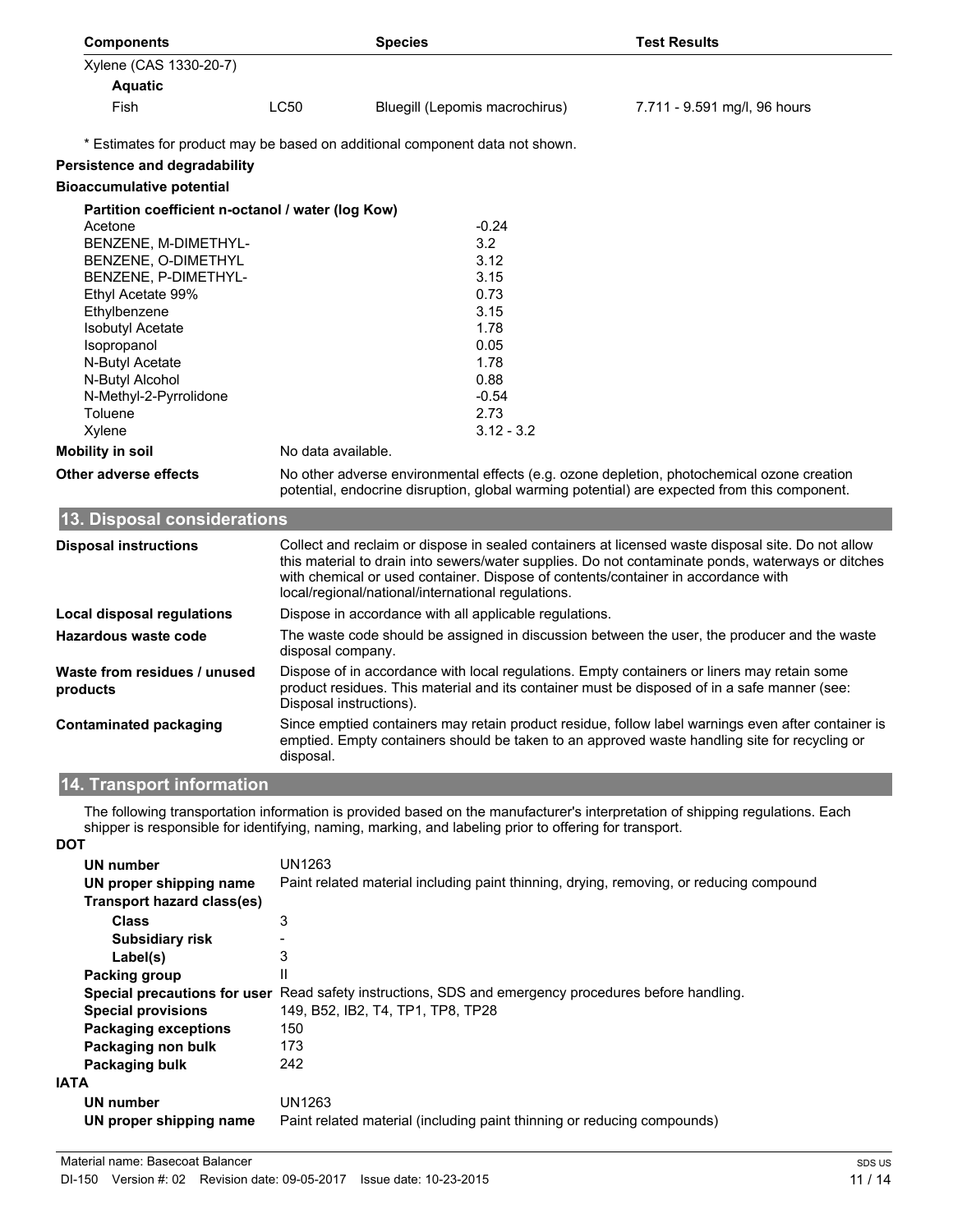| Transport hazard class(es)        |                                                                                                                                                                                               |
|-----------------------------------|-----------------------------------------------------------------------------------------------------------------------------------------------------------------------------------------------|
| <b>Class</b>                      | 3                                                                                                                                                                                             |
| <b>Subsidiary risk</b>            |                                                                                                                                                                                               |
| Packing group                     | $\mathbf{I}$                                                                                                                                                                                  |
| <b>Environmental hazards</b>      | No.                                                                                                                                                                                           |
| <b>ERG Code</b>                   | 3L                                                                                                                                                                                            |
|                                   | Special precautions for user Read safety instructions, SDS and emergency procedures before handling.                                                                                          |
| <b>Other information</b>          |                                                                                                                                                                                               |
| Passenger and cargo<br>aircraft   | Allowed with restrictions.                                                                                                                                                                    |
| <b>Cargo aircraft only</b>        | Allowed with restrictions.                                                                                                                                                                    |
| <b>IMDG</b>                       |                                                                                                                                                                                               |
| <b>UN number</b>                  | UN1263                                                                                                                                                                                        |
| UN proper shipping name           | PAINT (including paint, lacquer, enamel, stain, shellac, varnish, polish, liquid filler and liquid<br>lacquer base) or PAINT RELATED MATERIAL (including paint thinning or reducing compound) |
| <b>Transport hazard class(es)</b> |                                                                                                                                                                                               |
| <b>Class</b>                      | 3                                                                                                                                                                                             |
| <b>Subsidiary risk</b>            |                                                                                                                                                                                               |
| Packing group                     | $\mathbf{H}$                                                                                                                                                                                  |
| <b>Environmental hazards</b>      |                                                                                                                                                                                               |
| <b>Marine pollutant</b>           | No.                                                                                                                                                                                           |
| EmS                               | $F-E. S-E$                                                                                                                                                                                    |
|                                   | Special precautions for user Read safety instructions, SDS and emergency procedures before handling.                                                                                          |
| Transport in bulk according to    | Not established.                                                                                                                                                                              |
| Annex II of MARPOL 73/78 and      |                                                                                                                                                                                               |
| the IBC Code                      |                                                                                                                                                                                               |
| DOT                               |                                                                                                                                                                                               |
|                                   |                                                                                                                                                                                               |



# **15. Regulatory information**

**US federal regulations**

This product is a "Hazardous Chemical" as defined by the OSHA Hazard Communication Standard, 29 CFR 1910.1200.

## **TSCA Section 12(b) Export Notification (40 CFR 707, Subpt. D)**

Not regulated. **CERCLA Hazardous Substance List (40 CFR 302.4)** Acetone (CAS 67-64-1) Listed.<br>BENZENE, M-DIMETHYL- (CAS 108-38-3) Listed. BENZENE, M-DIMETHYL- (CAS 108-38-3) BENZENE, O-DIMETHYL (CAS 95-47-6) Listed.

BENZENE, P-DIMETHYL- (CAS 106-42-3) Listed. Ethyl Acetate 99% (CAS 141-78-6) Listed.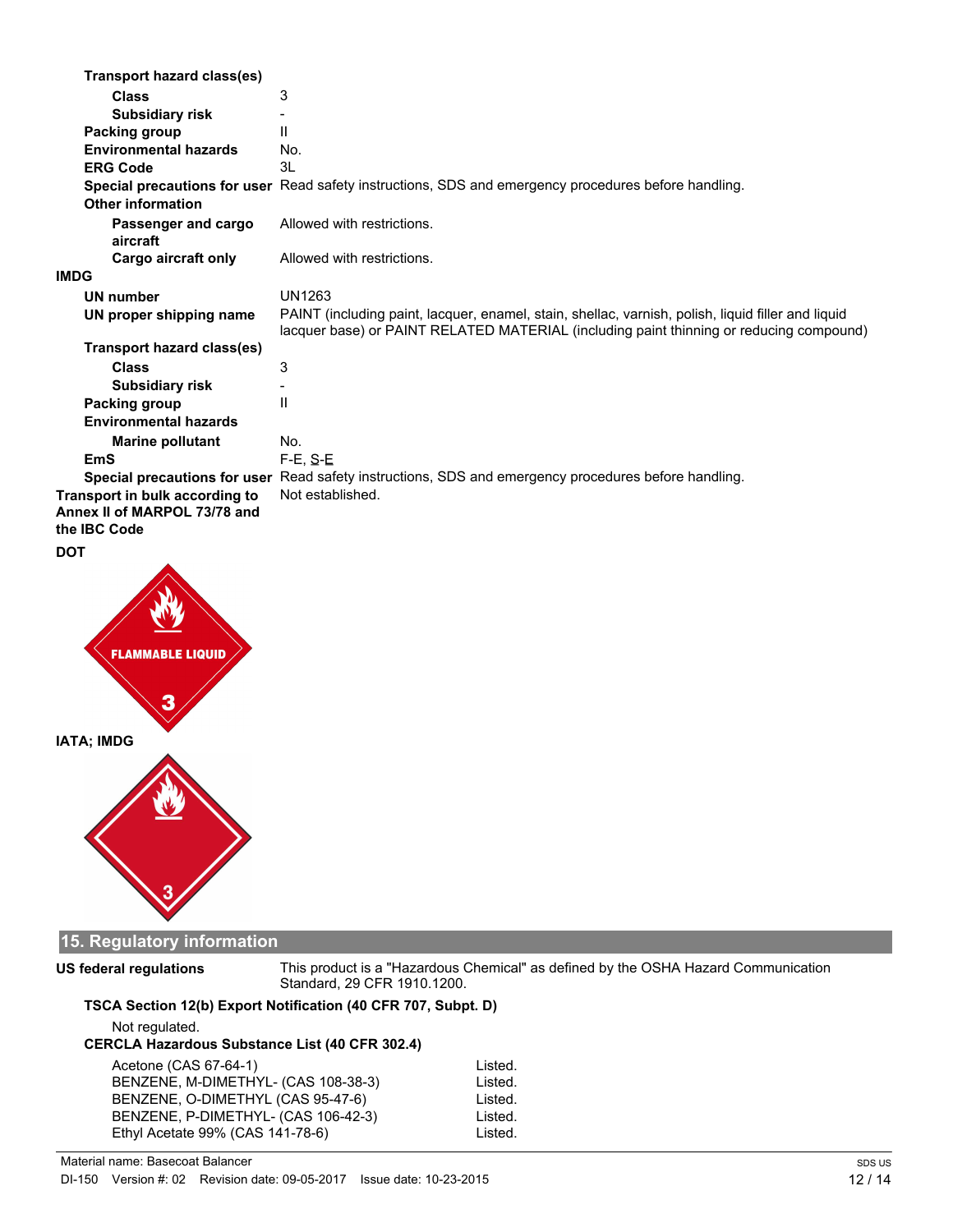| Ethylbenzene (CAS 100-41-4)                                                                                                                                                                                                                                                            |                                                                                                                       | Listed.           |                                                                                                             |  |
|----------------------------------------------------------------------------------------------------------------------------------------------------------------------------------------------------------------------------------------------------------------------------------------|-----------------------------------------------------------------------------------------------------------------------|-------------------|-------------------------------------------------------------------------------------------------------------|--|
| Isobutyl Acetate (CAS 110-19-0)                                                                                                                                                                                                                                                        |                                                                                                                       | Listed.           |                                                                                                             |  |
| Isopropanol (CAS 67-63-0)                                                                                                                                                                                                                                                              |                                                                                                                       | Listed.           |                                                                                                             |  |
| N-Butyl Acetate (CAS 123-86-4)                                                                                                                                                                                                                                                         |                                                                                                                       | Listed.           |                                                                                                             |  |
| N-Butyl Alcohol (CAS 71-36-3)                                                                                                                                                                                                                                                          |                                                                                                                       | Listed.           |                                                                                                             |  |
| Toluene (CAS 108-88-3)                                                                                                                                                                                                                                                                 |                                                                                                                       | Listed.           |                                                                                                             |  |
| Xylene (CAS 1330-20-7)                                                                                                                                                                                                                                                                 |                                                                                                                       | Listed.           |                                                                                                             |  |
| <b>SARA 304 Emergency release notification</b>                                                                                                                                                                                                                                         |                                                                                                                       |                   |                                                                                                             |  |
| Not regulated.<br>OSHA Specifically Regulated Substances (29 CFR 1910.1001-1050)                                                                                                                                                                                                       |                                                                                                                       |                   |                                                                                                             |  |
| Not regulated.                                                                                                                                                                                                                                                                         |                                                                                                                       |                   |                                                                                                             |  |
| Superfund Amendments and Reauthorization Act of 1986 (SARA)                                                                                                                                                                                                                            |                                                                                                                       |                   |                                                                                                             |  |
| <b>Hazard categories</b>                                                                                                                                                                                                                                                               | Immediate Hazard - Yes<br>Delayed Hazard - Yes<br>Fire Hazard - Yes<br>Pressure Hazard - No<br>Reactivity Hazard - No |                   |                                                                                                             |  |
| <b>SARA 302 Extremely hazardous substance</b>                                                                                                                                                                                                                                          |                                                                                                                       |                   |                                                                                                             |  |
| Not listed.                                                                                                                                                                                                                                                                            |                                                                                                                       |                   |                                                                                                             |  |
| SARA 311/312 Hazardous<br>chemical                                                                                                                                                                                                                                                     | No                                                                                                                    |                   |                                                                                                             |  |
| SARA 313 (TRI reporting)                                                                                                                                                                                                                                                               |                                                                                                                       |                   |                                                                                                             |  |
| <b>Chemical name</b>                                                                                                                                                                                                                                                                   |                                                                                                                       | <b>CAS number</b> | % by wt.                                                                                                    |  |
| BENZENE, M-DIMETHYL-                                                                                                                                                                                                                                                                   |                                                                                                                       | 108-38-3          | $3 - 5$                                                                                                     |  |
| BENZENE, O-DIMETHYL                                                                                                                                                                                                                                                                    |                                                                                                                       | 95-47-6           | $1 - 3$                                                                                                     |  |
| BENZENE, P-DIMETHYL-                                                                                                                                                                                                                                                                   |                                                                                                                       | 106-42-3          | $1 - 3$                                                                                                     |  |
| Ethylbenzene                                                                                                                                                                                                                                                                           |                                                                                                                       | 100-41-4          | $0 - 5$                                                                                                     |  |
| Isopropanol                                                                                                                                                                                                                                                                            |                                                                                                                       | 67-63-0           | $0 - 5$                                                                                                     |  |
| N-Butyl Alcohol                                                                                                                                                                                                                                                                        |                                                                                                                       | 71-36-3           | $5 - 10$                                                                                                    |  |
| N-Methyl-2-Pyrrolidone                                                                                                                                                                                                                                                                 |                                                                                                                       | 872-50-4          | 0< 1                                                                                                        |  |
| Toluene                                                                                                                                                                                                                                                                                |                                                                                                                       | 108-88-3          | $20 - 30$                                                                                                   |  |
| Xylene                                                                                                                                                                                                                                                                                 |                                                                                                                       | 1330-20-7         | $5 - 25$                                                                                                    |  |
| <b>Other federal regulations</b>                                                                                                                                                                                                                                                       |                                                                                                                       |                   |                                                                                                             |  |
| Clean Air Act (CAA) Section 112 Hazardous Air Pollutants (HAPs) List                                                                                                                                                                                                                   |                                                                                                                       |                   |                                                                                                             |  |
| BENZENE, M-DIMETHYL- (CAS 108-38-3)<br>BENZENE, O-DIMETHYL (CAS 95-47-6)<br>BENZENE, P-DIMETHYL- (CAS 106-42-3)<br>Ethylbenzene (CAS 100-41-4)<br>Toluene (CAS 108-88-3)<br>Xylene (CAS 1330-20-7)<br>Clean Air Act (CAA) Section 112(r) Accidental Release Prevention (40 CFR 68.130) |                                                                                                                       |                   |                                                                                                             |  |
| Not regulated.                                                                                                                                                                                                                                                                         |                                                                                                                       |                   |                                                                                                             |  |
| <b>Safe Drinking Water Act</b><br>(SDWA)                                                                                                                                                                                                                                               | Not regulated.                                                                                                        |                   |                                                                                                             |  |
| <b>Chemical Code Number</b>                                                                                                                                                                                                                                                            |                                                                                                                       |                   | Drug Enforcement Administration (DEA). List 2, Essential Chemicals (21 CFR 1310.02(b) and 1310.04(f)(2) and |  |
| Acetone (CAS 67-64-1)                                                                                                                                                                                                                                                                  |                                                                                                                       | 6532              |                                                                                                             |  |
| Toluene (CAS 108-88-3)                                                                                                                                                                                                                                                                 |                                                                                                                       | 6594              |                                                                                                             |  |
|                                                                                                                                                                                                                                                                                        |                                                                                                                       |                   | Drug Enforcement Administration (DEA). List 1 & 2 Exempt Chemical Mixtures (21 CFR 1310.12(c))              |  |
| Acetone (CAS 67-64-1)                                                                                                                                                                                                                                                                  |                                                                                                                       | 35 %WV            |                                                                                                             |  |
| Toluene (CAS 108-88-3)                                                                                                                                                                                                                                                                 |                                                                                                                       | 35 %WV            |                                                                                                             |  |
| <b>DEA Exempt Chemical Mixtures Code Number</b>                                                                                                                                                                                                                                        |                                                                                                                       |                   |                                                                                                             |  |
| Acetone (CAS 67-64-1)<br>Toluene (CAS 108-88-3)                                                                                                                                                                                                                                        |                                                                                                                       | 6532<br>594       |                                                                                                             |  |
|                                                                                                                                                                                                                                                                                        |                                                                                                                       |                   | FEMA Priority Substances Respiratory Health and Safety in the Flavor Manufacturing Workplace                |  |
| Acetone (CAS 67-64-1)                                                                                                                                                                                                                                                                  |                                                                                                                       | Low priority      |                                                                                                             |  |
| Ethyl Acetate 99% (CAS 141-78-6)                                                                                                                                                                                                                                                       |                                                                                                                       | Low priority      |                                                                                                             |  |
| Isobutyl Acetate (CAS 110-19-0)                                                                                                                                                                                                                                                        |                                                                                                                       | Low priority      |                                                                                                             |  |
| Isopropanol (CAS 67-63-0)                                                                                                                                                                                                                                                              |                                                                                                                       | Low priority      |                                                                                                             |  |
| N-Butyl Acetate (CAS 123-86-4)                                                                                                                                                                                                                                                         |                                                                                                                       | Low priority      |                                                                                                             |  |